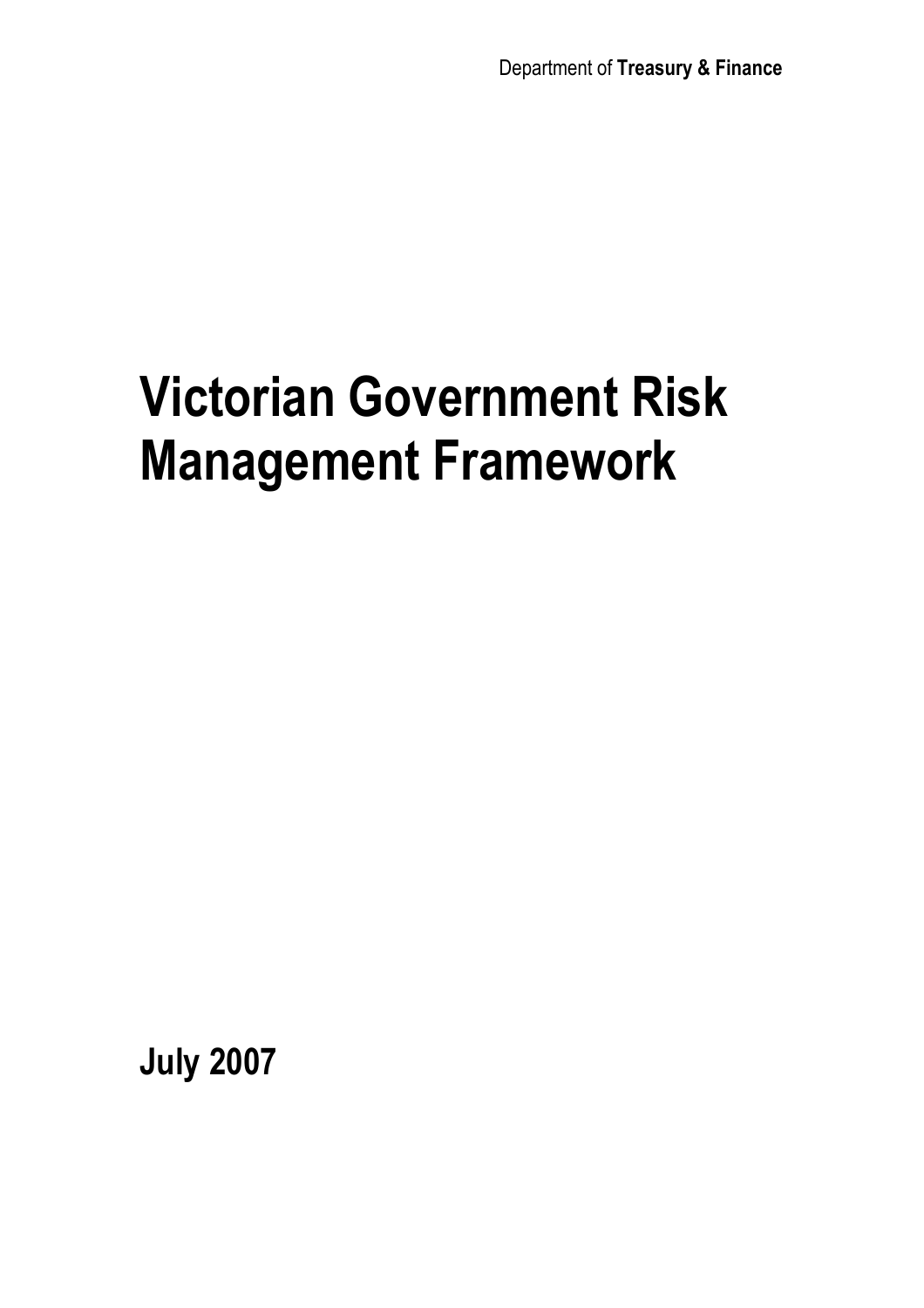# **Table of contents**

| $\mathbf 1$    |                                                                           |  |
|----------------|---------------------------------------------------------------------------|--|
| $\mathbf{2}$   |                                                                           |  |
| 3              |                                                                           |  |
| 4              |                                                                           |  |
| 5              |                                                                           |  |
| 6              |                                                                           |  |
| $\overline{7}$ |                                                                           |  |
| 8              |                                                                           |  |
| 9              |                                                                           |  |
| 10             |                                                                           |  |
| 11             |                                                                           |  |
|                | Attachment A: Template for attestations for public sector departments and |  |
|                |                                                                           |  |
|                |                                                                           |  |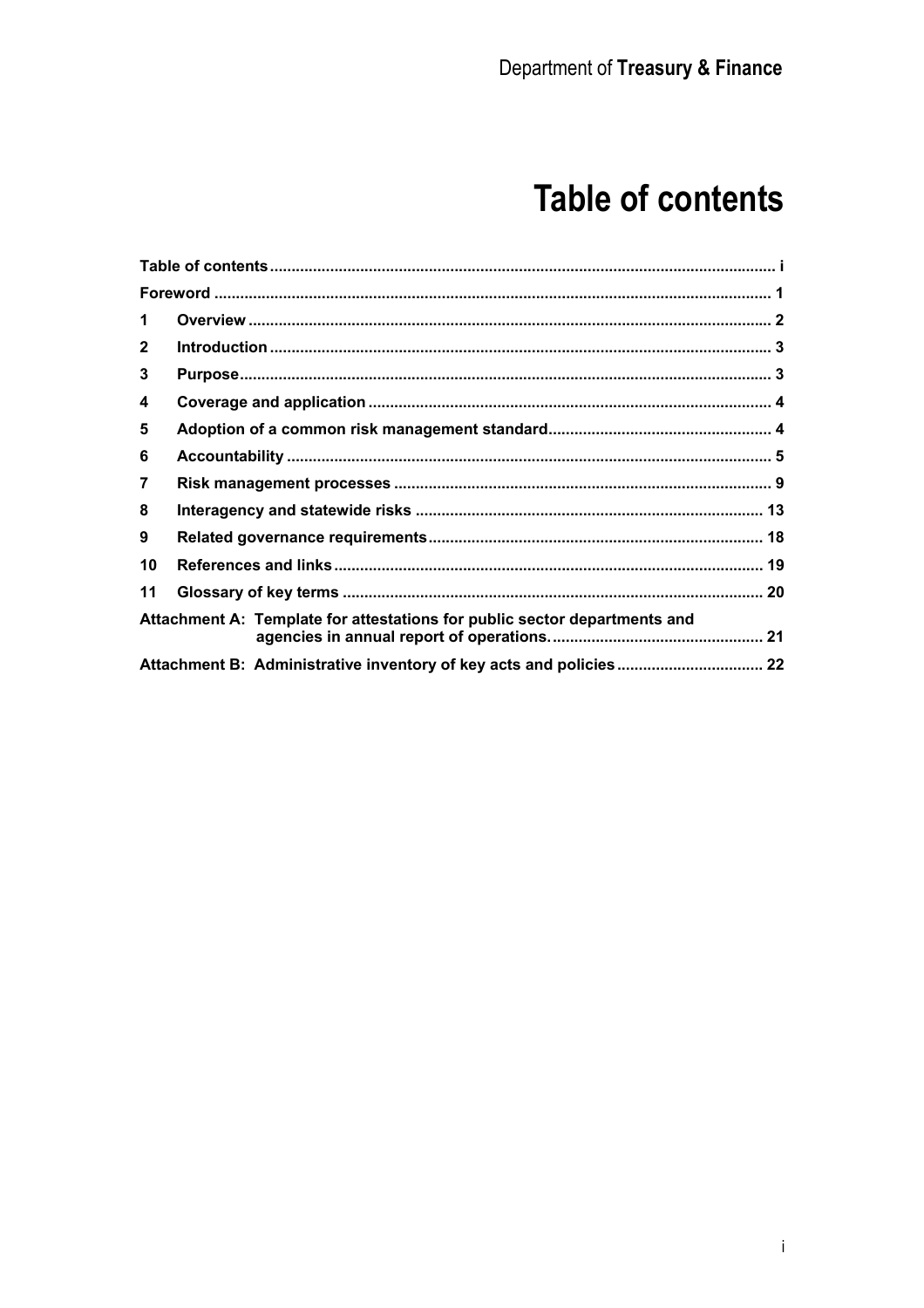### **Foreword**

Managing risk is an important component of public sector governance. Each year the Victorian Government commits significant resources to improve services and infrastructure for the Victorian community. Increasing demands on these services call for sound governance processes that enable the Government to minimise risks to their delivery and optimise available resources.

The *Victorian Government Risk Management Framework* provides for a minimum risk management standard across public sector entities. An attestation by accountable officers in annual reports ensures that this requirement is built into annual corporate planning and reporting processes.

This does not signal a change in policy but rather formalises and builds upon existing processes, as part of the Government's commitment to continuous improvement in public sector governance.

A key benefit of the framework is that it brings together information on governance policies, accountabilities and roles and responsibilities for all those involved in risk management. It also provides a central resource with links to a wide range of risk management information sources.

The framework has been developed in consultation with a broad range of stakeholders with accountabilities for risk management across the Victorian public sector. It is expected that this framework will continue to be refined and developed through input from key stakeholders, in particular, by leveraging the expertise of public sector departments and agencies.

**TIM HOLDING MP**  Minister for Finance, WorkCover and the Transport Accident Commission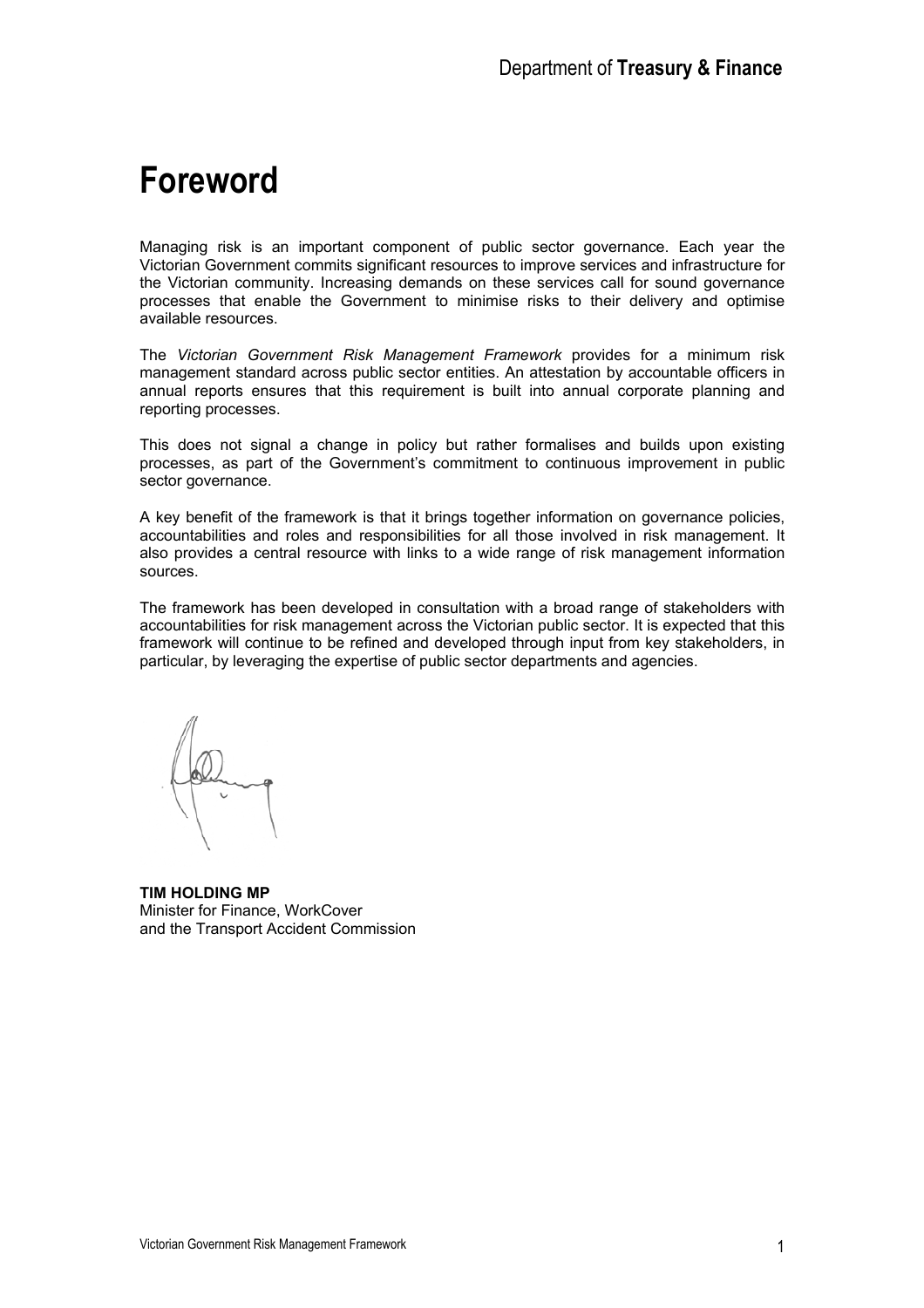# **1 Overview**

Risk can be defined as 'the chance of something happening that will have an impact on objectives'1 .

Risk is an inherent part of service delivery. Whilst it is impossible to operate in an environment devoid of risk, risks can be managed. Departments and other public sector entities play a key role in the delivery of services to the Victorian community. Department and agency heads are accountable to Portfolio Ministers for delivery of services on behalf of government.

Heads of public sector entities including Boards, Chief Executive Officers and departmental Secretaries are responsible for the development and implementation of risk management frameworks and processes within their organisation and should, as a matter of course officially endorse risk management documentation including risk management frameworks and policies.

The *Australian/New Zealand Risk Management Standard* provides a generic, internationally accepted process for identifying, analysing, evaluating and treating risks after establishing and having regard for the relevant strategic, operational or tactical context.

By documenting a requirement for Victorian government entities to adopt a recognised standard, the Government seeks to formalise incorporation of risk management into planning, delivery and reporting processes within and across public sector entities.

To ensure that risks are being managed in a consistent manner, department and agency heads are required to attest in annual reports that:

- agencies have risk management processes in place consistent with the standard (or equivalent standard);
- these processes are effective in controlling the risks to a satisfactory level; and
- a responsible body or audit committee verifies that view.

The framework also promotes the need to address interagency and statewide risks when developing and implementing risk management processes. Increasingly the public sector is operating in an environment of shared accountabilities to achieve outcomes which cut across specific departmental responsibilities. In this context it is important that risks with the potential to impact across agencies or at a whole-of-government level are communicated or escalated through to potentially affected agencies to enable a coordinated, effective and timely approach to risk management.

<sup>&</sup>lt;sup>1</sup> Standards Australia, 'Australian/New Zealand Risk Management Standard: AS/NZS 4360: 2004', p4, Clause 1.3.13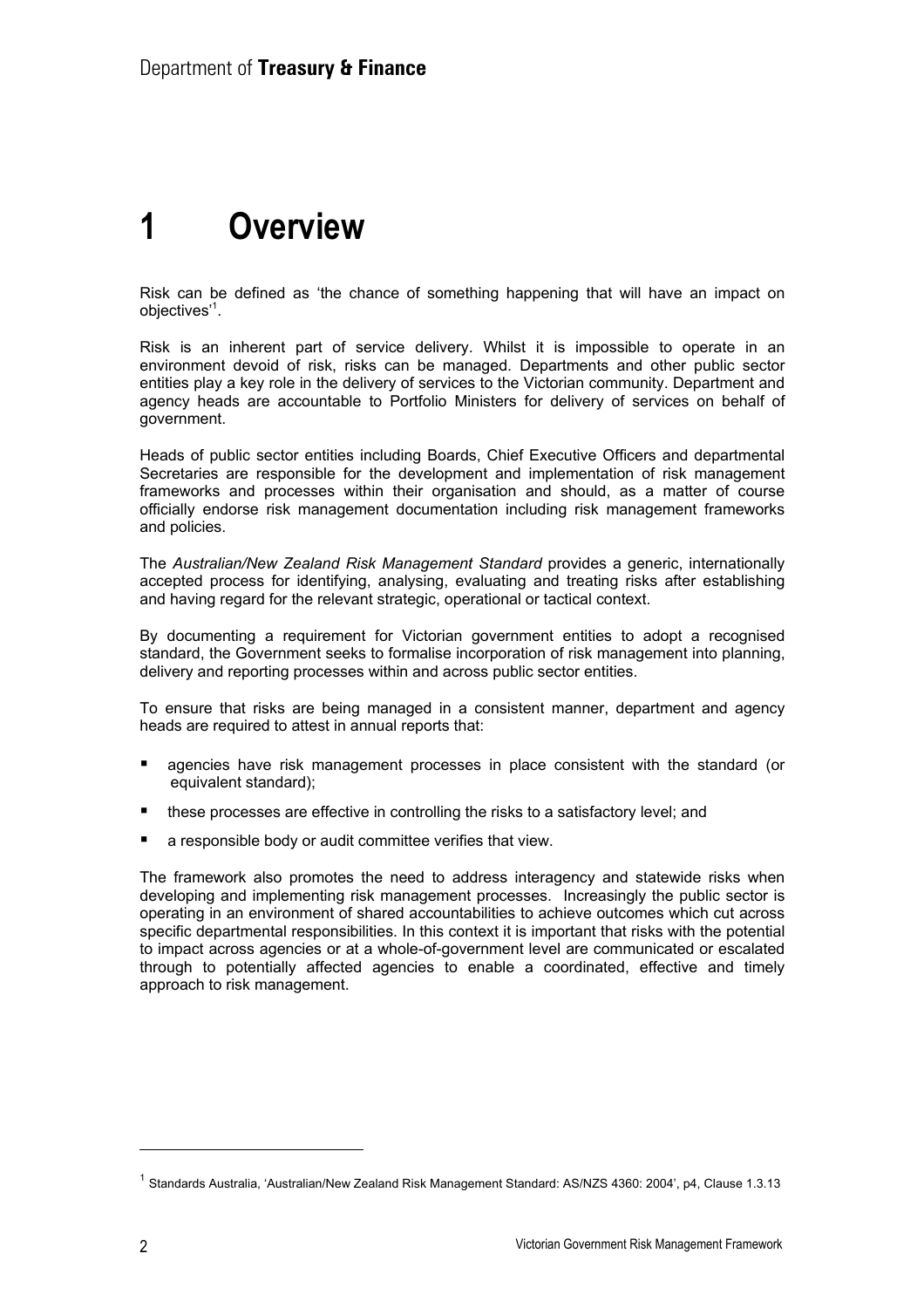# **2 Introduction**

Risk is something that needs to be considered and addressed by everyone. Management of risk is an area that is receiving increased attention at both national and international levels. A systematic approach to risk management by governments is of increasing importance as the public sector moves to a more sophisticated approach to delivery of services. A traditional approach to addressing risks as individual hazards is no longer appropriate — risks need to be managed in the context of organisational goals.

The *Victorian Government Risk Management Framework* (the framework) has been developed in line with changes to best practice, and also in response to a number of reviews of statewide risk management across the Victorian public sector. The reviews concluded that Victoria's approach to risk management was basically sound, but could improve in a number of areas including:

- clarification of roles and responsibilities;
- **•** broadening the focus of risk management in public sector agencies to include interagency and statewide risk; and
- introduction of a common standard.

Sound corporate governance practice for Victorian government departments and other large public sector agencies requires integration of risk management processes into corporate and business planning. Robust systems and compliance requirements currently exist for the management of financial and emergency risks. Management of risks to all aspects of agency operations is required under existing legislation, but broader risk applications have not received equal attention in government policy and compliance frameworks to date. This framework seeks to address that imbalance.

### **3 Purpose**

The framework has been developed to support good practice in public sector risk management. Specifically, the framework provides for a minimum common risk management standard for public sector entities and attestation by accountable officers that risk management processes are consistent with that standard in annual reports.

The framework also provides links to a variety of risk management information resources and adds clarity to roles and responsibilities, both for those administering risk management policies and those responsible for implementing risk management processes. It also promotes awareness of risk management not only for a specific agency, but at interagency and wholeof-government levels.

It is anticipated that development and implementation of the framework in collaboration with agency representatives will improve communication of risk information and lead to improved coordination of risk management processes across the public sector.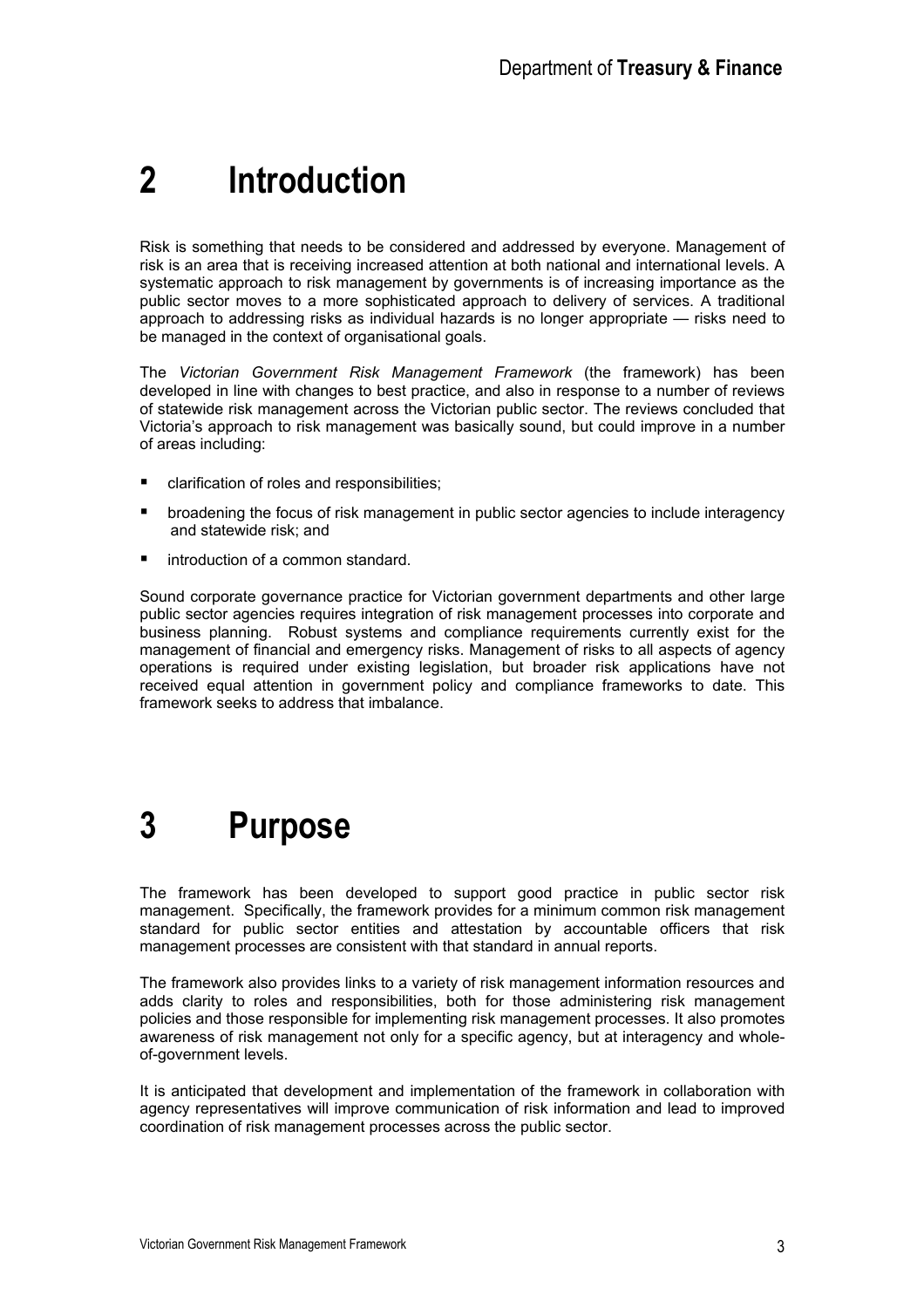### **4 Coverage and application**

It is recommended that all public sector agencies adopt the framework as a part of good governance and corporate planning processes; however application of the framework is required by those agencies that report in the annual *Financial Report for the State of Victoria*  $(AFR)$ . This represents approximately 300 public bodies<sup>2</sup>.

## **5 Adoption of a common risk management standard**

All risk management frameworks and processes must as a minimum requirement, be consistent with the key principles of the Australian/New Zealand Risk Management Standard: AS/NZS 4360 (the Standard), or designated equivalent. A common standard ensures that a generally accepted method of risk management is being applied across the public sector, one which adopts a balanced methodology and widely accepted approach to risk identification, analysis and risk reporting.

A common risk management methodology supports the sharing of risk management information at agency, interagency and whole-of-government levels. It also provides opportunities for coordination of training and knowledge management across the public sector and supports quality comparisons and shared learning around risk management strategies.

The Victorian Managed Insurance Authority (VMIA) and the Victorian Auditor-General's Office promote use of the *Australian/New Zealand Risk Management Standard* for Victorian public sector agencies. Most Victorian public sector agencies already have risk management processes consistent with the Standard as the VMIA has promoted its use to departments and agencies in developing their risk management processes since the introduction of the *Victorian Managed Insurance Authority Act 1996*. As most AFR entities are also VMIA clients or participating bodies, the VMIA will provide support in relation to adoption of the Australian Risk Management Standard.

<sup>2</sup> Department of Treasury and Finance (DTF), *2005-06 Financial Report*, Chapter 4, Note 39 'Controlled entities'. Note: Those entities to whom s53A of the *Financial Management Act 1994* applies and consolidated into the AFR are also encouraged to apply the framework.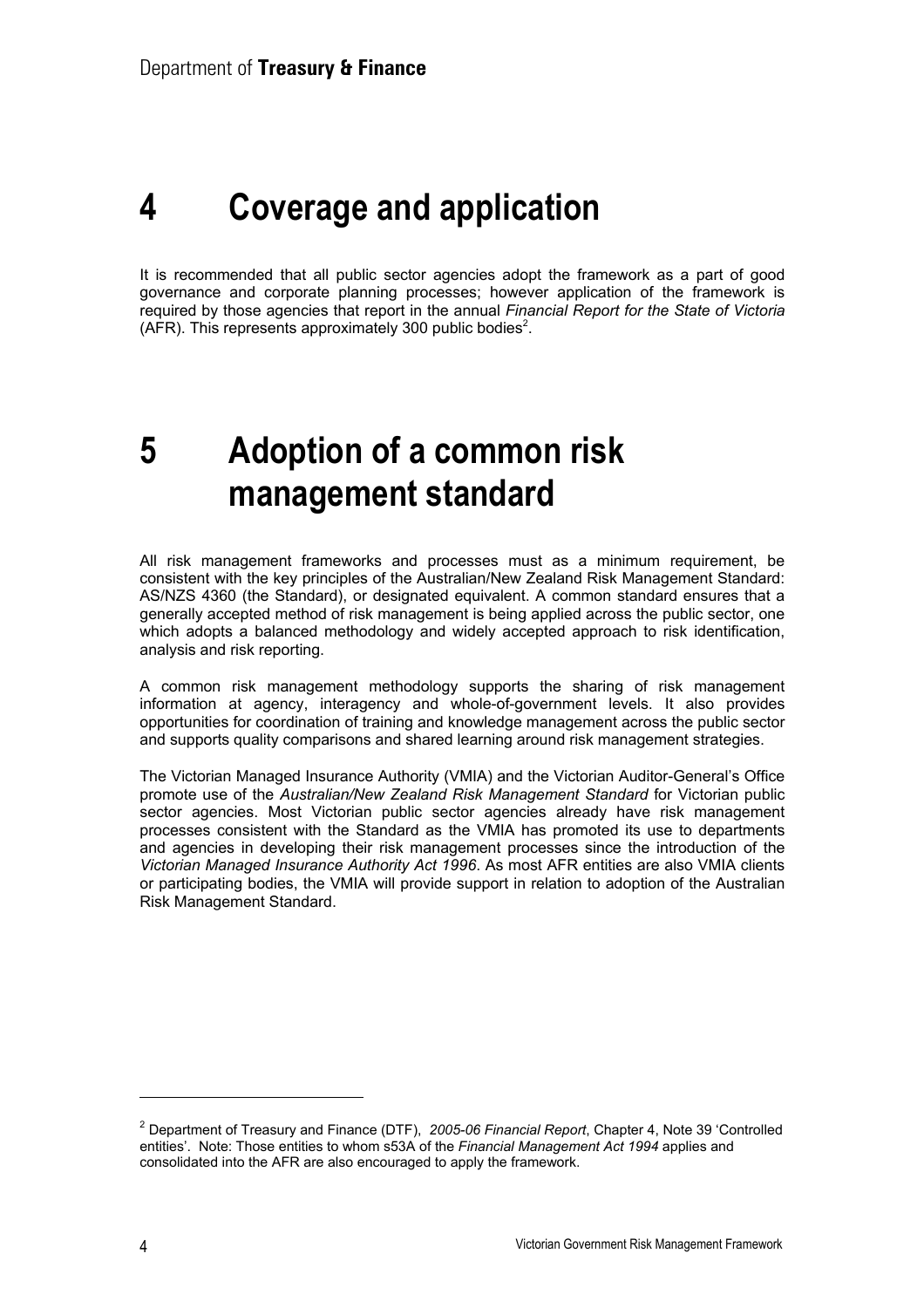# **6 Accountability**

### **Attestation of compliance with a common risk management standard**

Boards and departmental Secretaries of entities to whom the framework applies, are required to provide an attestation in annual reports — as part of the report of operations — that agencies understand, manage and control key risk exposure consistent with the *Australian/New Zealand Risk Management Standard* (or designated equivalent), and that a responsible body or audit committee verifies that view. These requirements are documented in the Standing Direction 4.5.5 of the Minister for Finance. A sample attestation is provided in Attachment A.

### **Roles and responsibilities**

Ultimately, the principal decision making body of the Victorian Government is Cabinet, chaired by the Premier. Cabinet considers all important questions of policy and administration and the Government's legislative program. Cabinet consists of all Ministers of the Crown and the Parliamentary Secretary of Cabinet (also known as the Cabinet Secretary). Ministers administer and are responsible to Parliament for their department of State. Ultimate responsibility for risk management on behalf of the State of Victoria rests therefore with individual Ministers and collectively, with the Premier and Cabinet.

#### **Departments and administrative offices**

The *Public Administration Act 2004* establishes the Victorian public service, including departments and administrative offices and establishes values to guide conduct and performance within the public sector. It provides for the operation of public entities and sets out governance principles including the roles, responsibilities and accountabilities of department and administrative office heads. These principles and behaviours inherently affect the way risks are managed across the public sector.

Boards, Chief Executive Officers and public service body heads are primarily responsible for the development and implementation of risk management frameworks and processes for managing risk at department and agency level; however risk is also the responsibility of each individual within an organisation.

The Australian Risk Management Standard<sup>3</sup> provides guidance on risk management responsibilities associated with various roles and functions:

- the Board or executive should define and document its policy for managing risk, including objectives for and its commitment to risk management;
- directors and senior executives are ultimately responsible for managing risk in the organization; and
- all personnel are responsible for managing risks in their areas of control.

<sup>3</sup> Standards Australia, 'Australian/New Zealand Risk Management Standard : AS/NZS 4360: 2004', p27, clause 4.3.4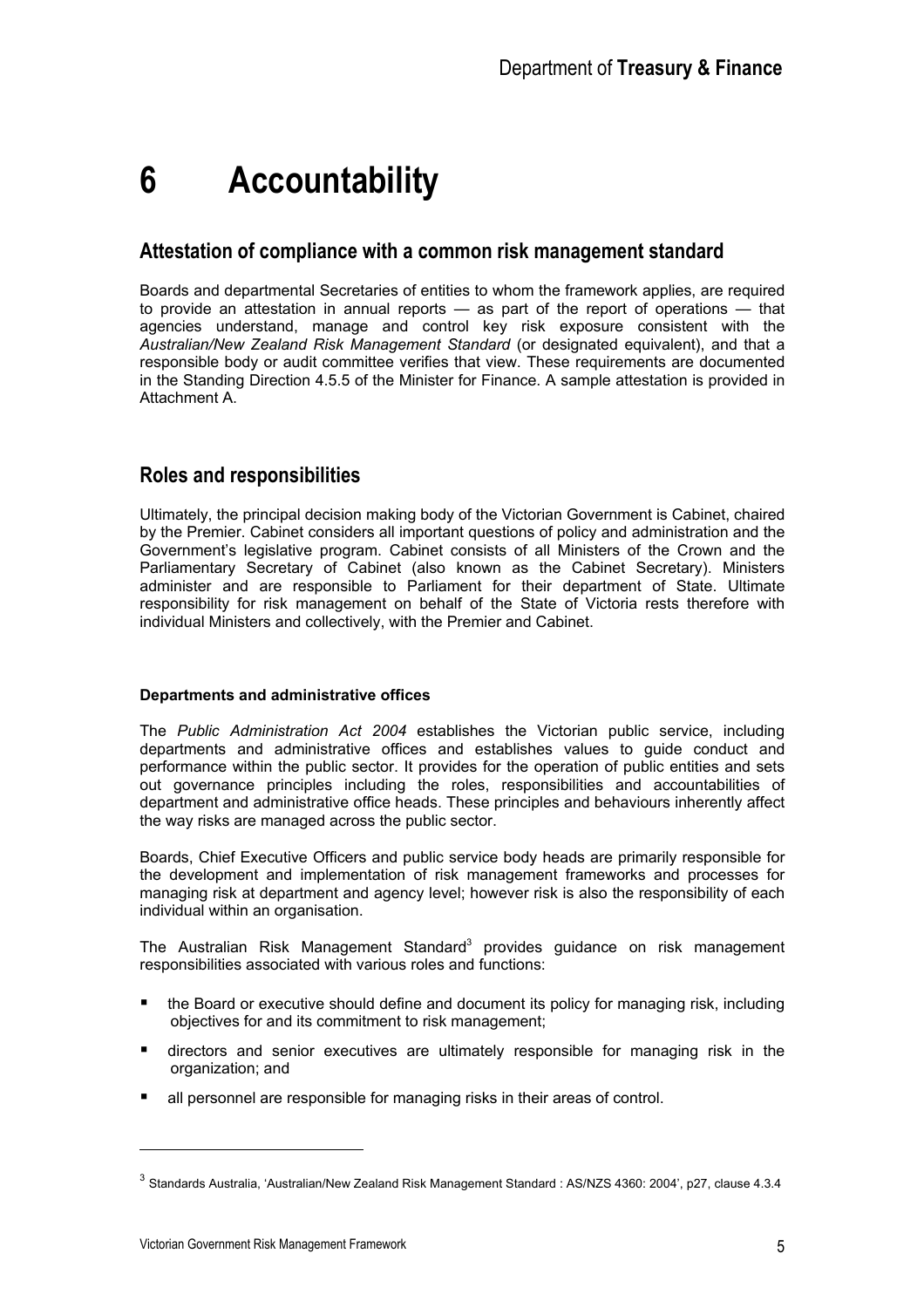An awareness of and commitment to risk management at senior management levels is important. This may be achieved by:

- obtaining the active, ongoing support of the organization's directors and senior executives for risk management and for development and implementation of the risk management policy and plan;
- appointing a senior manager or similar 'champion' (or team) to lead and sponsor initiatives; and
- obtaining the commitment and support of all senior managers for the execution of the risk management plan.<sup>4</sup>

### **Coordinating entities**

The following departments and agencies play a key role in monitoring, reporting and advising government in relation to compliance with risk management requirements under existing legislation, and risks that impact more broadly across the public sector. Key legislation underpinning risk management processes for the Victorian public sector includes the:

- *Victorian Managed Insurance Authority Act 1996*;
- *Financial Management Act 1994*; and
- *Public Administration Act 2004*.

#### **The Victorian Managed Insurance Authority (VMIA)**

Under the *Victorian Managed Insurance Authority Act 1996,* the VMIA has a key role to play as a central advisor and source of support for the Victorian State Government in relation to non-financial, insurable and non-insurable risks.

The VMIA will provide the following services:

- advice to Government on whole-of-government downside and upside risks and to be a conduit of risk and risk management information through advice to the Minister for Finance;
- development of a statewide risk register;
- ensure clients have a risk management framework in place, identify opportunities to improve and develop the framework;
- develop a centre of excellence in risk management for the Victorian State Government and for state entities across Victoria including provision of products and services that enable entities to develop and improve their risk management frameworks; and
- client training and seminars to increase the knowledge and capability across government in risk management.

<sup>4</sup> Standards Australia, 'Australian/New Zealand Risk Management Standard : AS/NZS 4360: 2004', p26, clause 4.3.2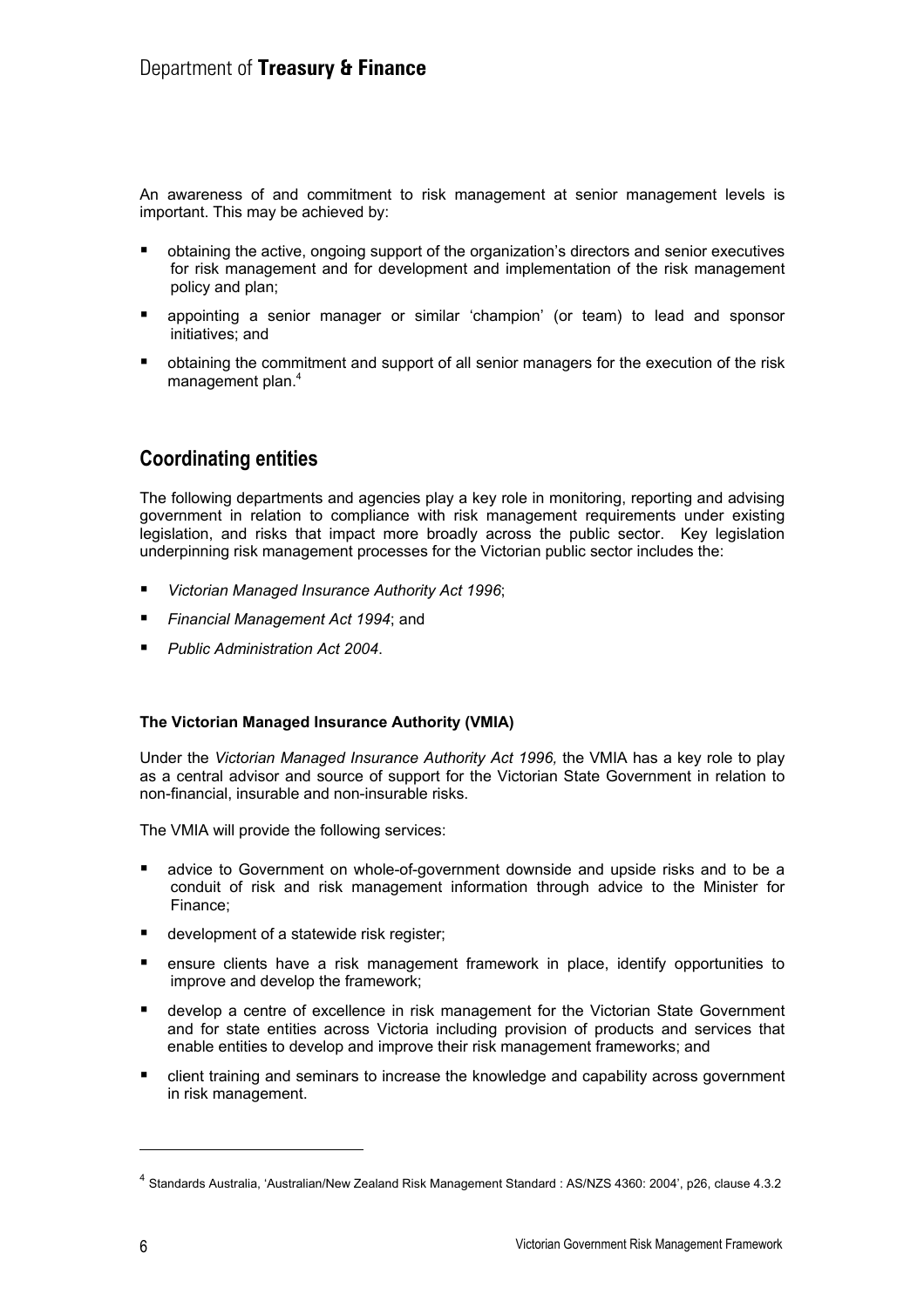#### **The Department of Premier and Cabinet (DPC)**

The *Public Administration Act 2004* provides a framework for good governance across the Victorian public sector. This best practice framework includes principles and values to guide public sector employees that implicitly impact upon how public sector employees deal with issues such as risk.

DPC manages risk through its role as a central agency that coordinates the cabinet process and supports the Premier on issues affecting all of government, as well as in his portfolio of ministerial responsibilities. This includes implicitly mitigating risk through:

- advice to the Premier on policy issues. Briefings typically include advice on keys risks in relation to an issue (including the risks of action or inaction);
- **F** reviewing information in providing advice to the Premier;
- **analysing whole-of-government issues;**
- coordinating committees whose decisions are then ratified by Cabinet; and
- **P** providing checks and balances through the Cabinet cycle, ensuring a high standard in the quality of final policy advice.

#### **The Department of Treasury and Finance (DTF)**

DTF supports the Treasurer and Minister for Finance in complying with obligations under the *Financial Management Act 1994*. This includes provision of risk management frameworks for capturing, monitoring and reporting on financial risks, including risks arising from:

- the level of general government sector debt;
- ownership of public non-financial corporations and public financial corporations;
- changes in the structure of the Victorian tax base;
- management of State assets and liabilities; and
- **P** procurement.

DTF also plays a key role in advising on risks to service delivery through regular reporting against delivery of departmental outputs, whole-of-government performance reports and developing and maintaining a suite of governance frameworks and providing support to the Expenditure Review Committee of Cabinet.

#### **The State Services Authority (SSA)**

The *Public Administration Act 2004* provides for establishment of the State Services Authority (SSA) and its roles and responsibilities. The SSA's role includes undertaking systems reviews by direction of the Premier or request of Minister to conduct reviews of management systems or processes. The SSA may also undertake special inquiries and special reviews at the direction of the Premier, which allow the SSA significant investigative powers. These mechanisms provide scope for risk review. The SSA also has a role to promote high standards of governance, accountability and performance for public entities. Additionally, the Public Sector Standards Commissioner has the power to prepare and issue codes of conduct based on public sector values which are binding.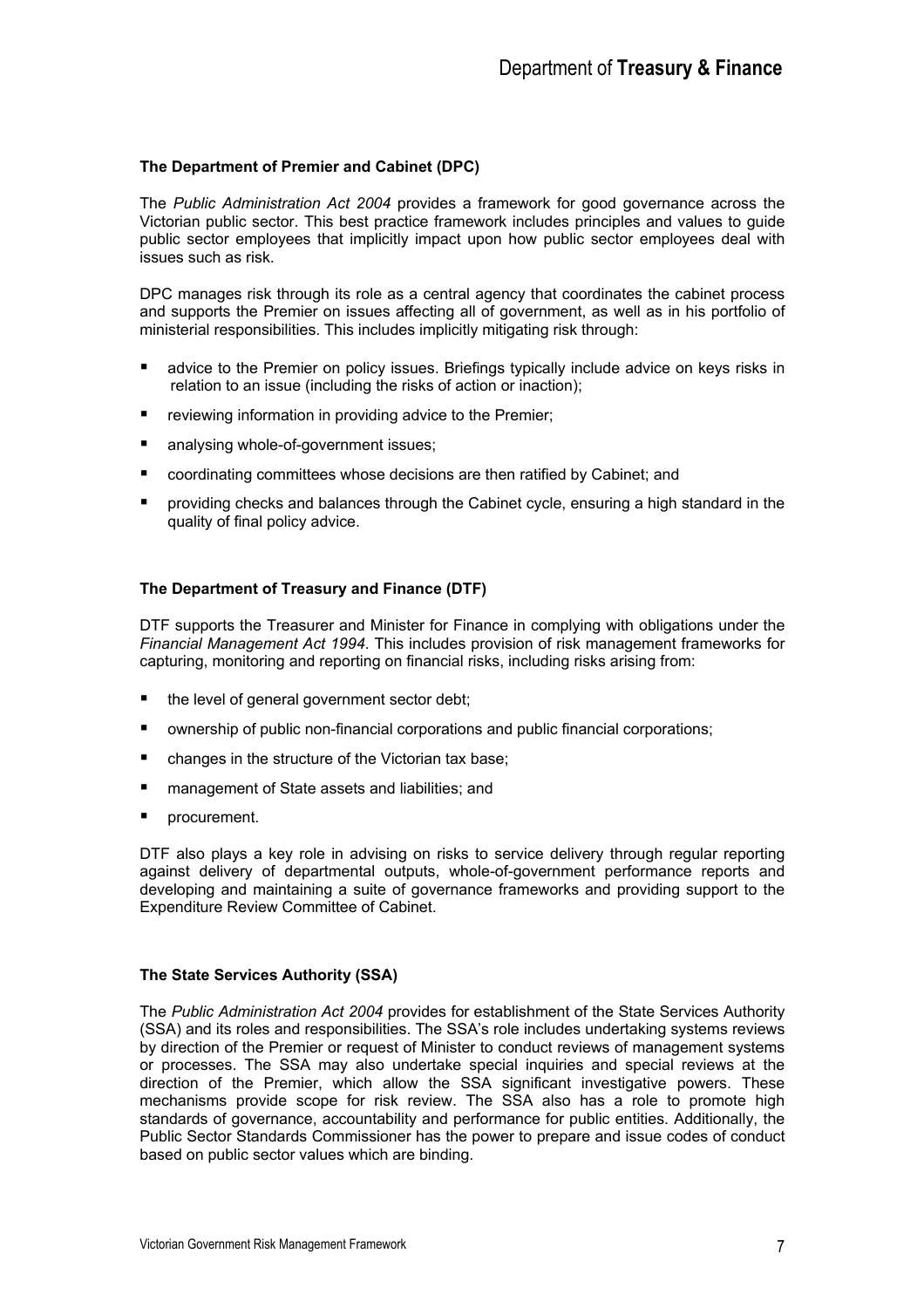### Department of **Treasury & Finance**

#### **The Victorian Auditor-General's Office (VAGO)**

VAGO provides an audit role across all Victorian government agencies with respect to risk management, periodically reviewing and reporting on the level of compliance of public sector entities with governance frameworks. VAGO has also published good practice guidelines for risk management across the public sector.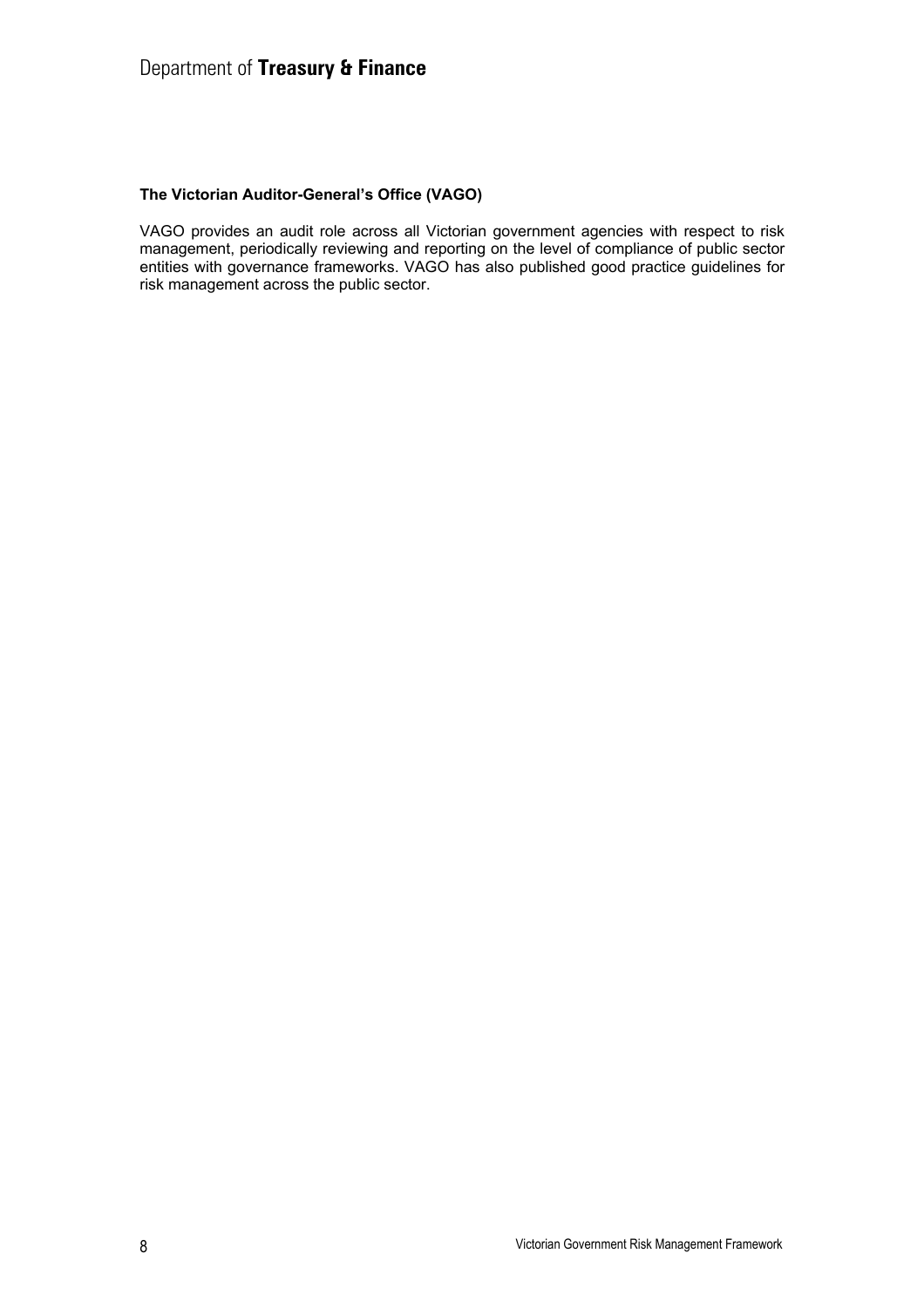# **7 Risk management processes**

#### **Defining Risk Management**

Risk can be defined as 'the chance of something happening that will have an impact on objectives'. 'Risk management involves managing to achieve an appropriate balance between realising opportunities for gains while minimising losses. It is an integral part of good management practice and an essential element of good corporate governance.<sup>55</sup>

Risk management frameworks should cover a broad range of risk categories that may impact on the ability of an agency to deliver its organisational objectives.

The *Australian/New Zealand Risk Management Standard* provides a generic guide for managing risk. It may be applied to a wide range of activities, decisions, or operations of any public, private or community enterprise, group or individual. The Standard should be applied at all stages of an activity, function, project, product or asset.

#### **Risk Management Planning**

Risk management planning should embed risk management in all the organisation's important practices and business processes so that it is relevant, effective, efficient and sustained. Risk management should be embedded into the policy development, business and strategic planning and change management processes. It is also likely to be embedded in other plans and processes such as those for asset management, audit, business continuity, environmental management, fraud control, human resources, investment and project management<sup>6</sup>.

Risks may be applied at strategic, operational or tactical levels<sup>7</sup>. The following example seeks to illustrate the difference between strategic risks which include external environmental influences, operational risks at the organisational level and tactical risks which impact on the ability to implement strategies.

#### **Box 1: Strategic objective: Ensure the ongoing commitment to the Metropolitan Transport Plan.**

**Strategic risks:** Amendment to strategic transport planning policies alters the emphasis of the plans, changing the nature of impacts on planned transport improvements and in turn changing the type and nature of foreseen imbalances in the transport network.

**Operational risks:** Contract works to improve the key transport node fall behind schedule causing extended commuter disruption and dissatisfaction.

**Tactical risks**: Previously undisclosed asbestos identified on the node worksite causes closure of site, amendment of site safety plan and engagement of suitably qualified contractor. This results in further impacts on project outcomes in terms of cost and schedule.

<sup>5</sup> Standards Australia, 'Australian/New Zealand Risk Management Standard : AS/NZS 4360: 2004', foreword and p4, clause 1.3.13

<sup>6</sup> Standards Australia, 'Australian/New Zealand Risk Management Standard : AS/NZS 4360: 2004', p26, clause 4.3.1

<sup>&</sup>lt;sup>7</sup> Standards Australia, HB436: 2004, p14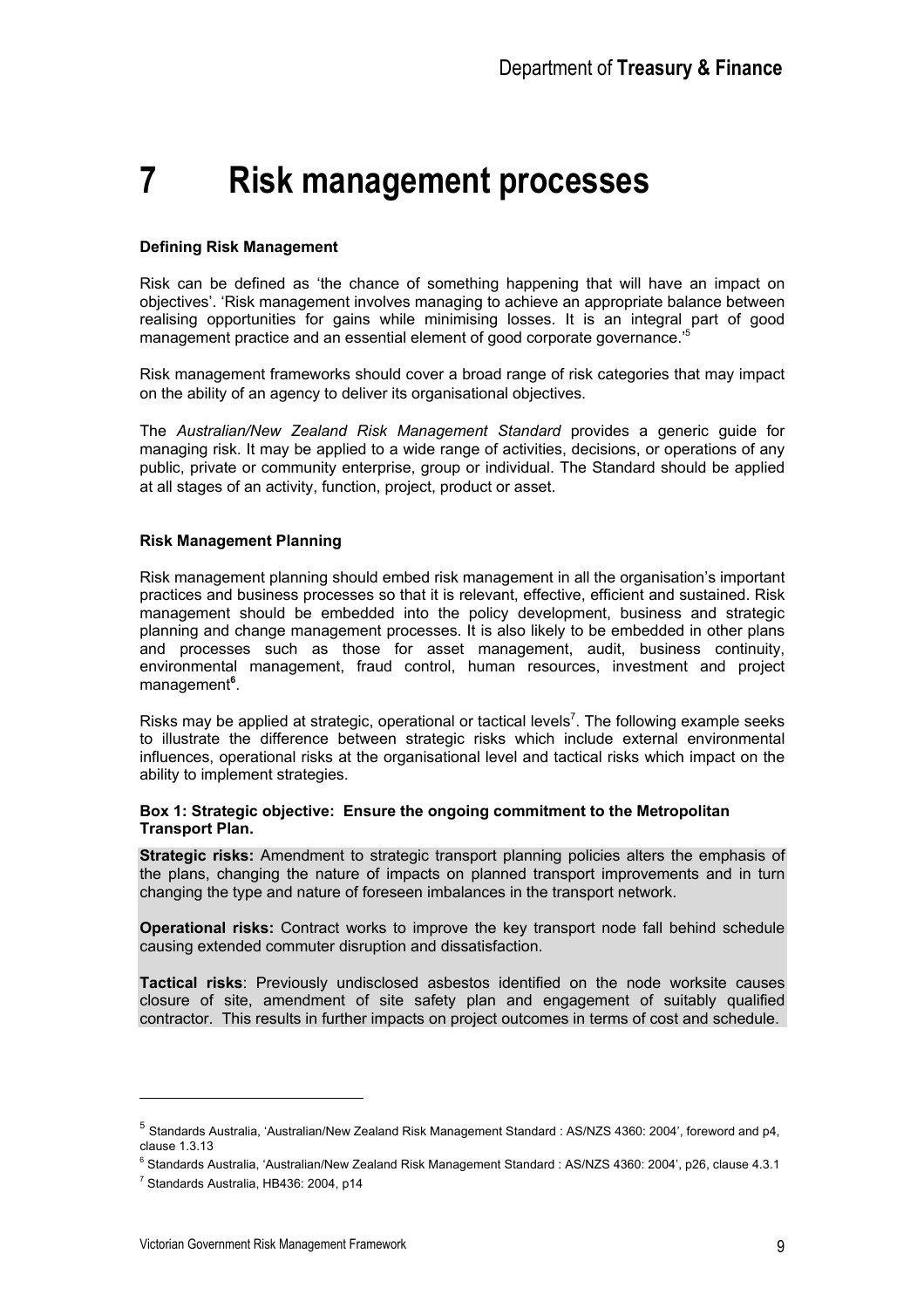Risks may be long, medium or short term over the life cycle of a project or in relation to corporate planning objectives. The following example illustrates how the long, medium and short term risks might be distinguished for a specific strategic objective.

#### **Box 2: Strategic objective: Linking Metropolitan Transport.**

**Long term risks:** Strategic transport planning policies alters the emphasis of the plans, changing the nature of impacts on planned transport improvements and in turn changing the type and nature of foreseen imbalances in the transport network. Project is halted to reassess demographic impact. Impact on cost, schedule and public expectations.

**Medium term risks:** Project delay causes cost blow-out and community dissatisfaction and anger at delay and disruption.

**Short term risks:** Minor cost blow-out and community anger at perceived potential for harm to community caused by discovery of asbestos on site.

#### **Applications of Risk Management**

The companion to 'AS/NZS 4360 Risk Management Guidelines: HB436: 2004<sup>,8</sup> notes that the range of applications of risk management is unlimited. However, the following categories provide a useful overview:

- a) strategic, operational and business planning;
- b) asset management and resources planning;
- c) business interruption and continuity;
- d) change: organisational, technological and political;
- e) design and product liability;
- f) directors' and officers' liability;
- g) public policy development;
- h) environmental issues;
- i) ethics, fraud, security and probity issues;
- j) resource allocation;
- k) public risk and general liability;
- l) feasibility studies;
- m) compliance;
- n) health and safety;
- o) operations and maintenance systems;
- p) project management; and
- q) purchasing and contract management.

<sup>&</sup>lt;sup>8</sup> Standards Australia, Standards Australia, HB436: 2004, p9, clause 1.3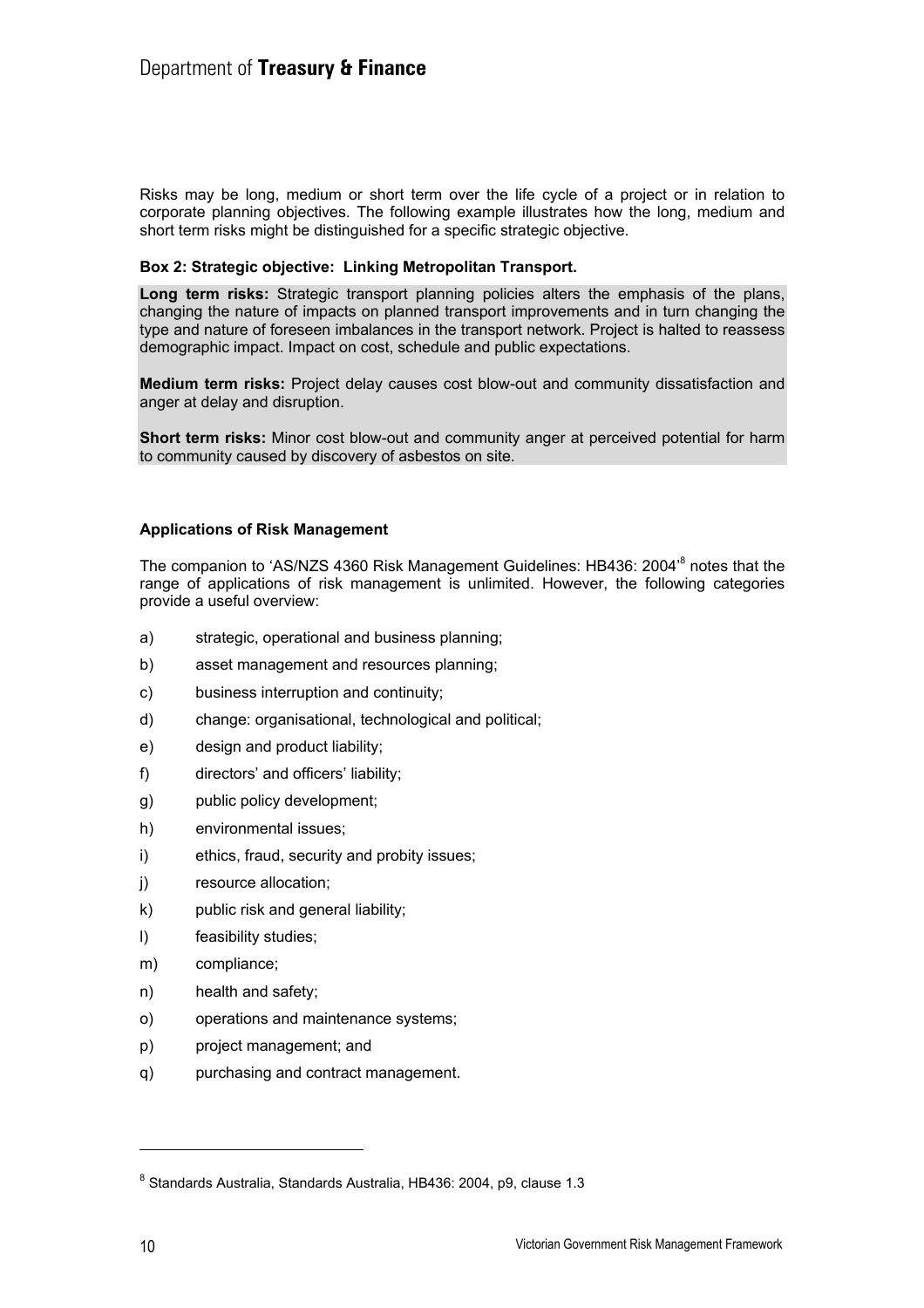#### **Risk treatment 9**

Options for treatment of risks with positive outcomes:

- **actively seeking an opportunity;**
- changing the likelihood of the opportunity;
- **•** changing the consequences to increase the extent of the gains;
- **sharing the opportunity; and**
- **•** retaining the residual opportunity.

Options for treatment of risks with negative outcomes:

- **avoiding risk;**
- changing the likelihood of the risk;
- changing the consequences, to reduce the extent of the losses;
- **sharing the risk; and**
- $\blacksquare$  retaining the risk.

#### **Risk monitoring 10**

In general terms, monitoring and review practices will be one of three types:

- **E** continuous monitoring through routinely measuring or checking particular parameters;
- line management reviews of risks and their treatments; and
- **a** auditing using both internal and external audit staff.

<sup>&</sup>lt;sup>9</sup> Standards Australia, Standards Australia, HB436: 2004, p 69-70

<sup>&</sup>lt;sup>10</sup> Standards Australia, Standards Australia, HB436: 2004, p89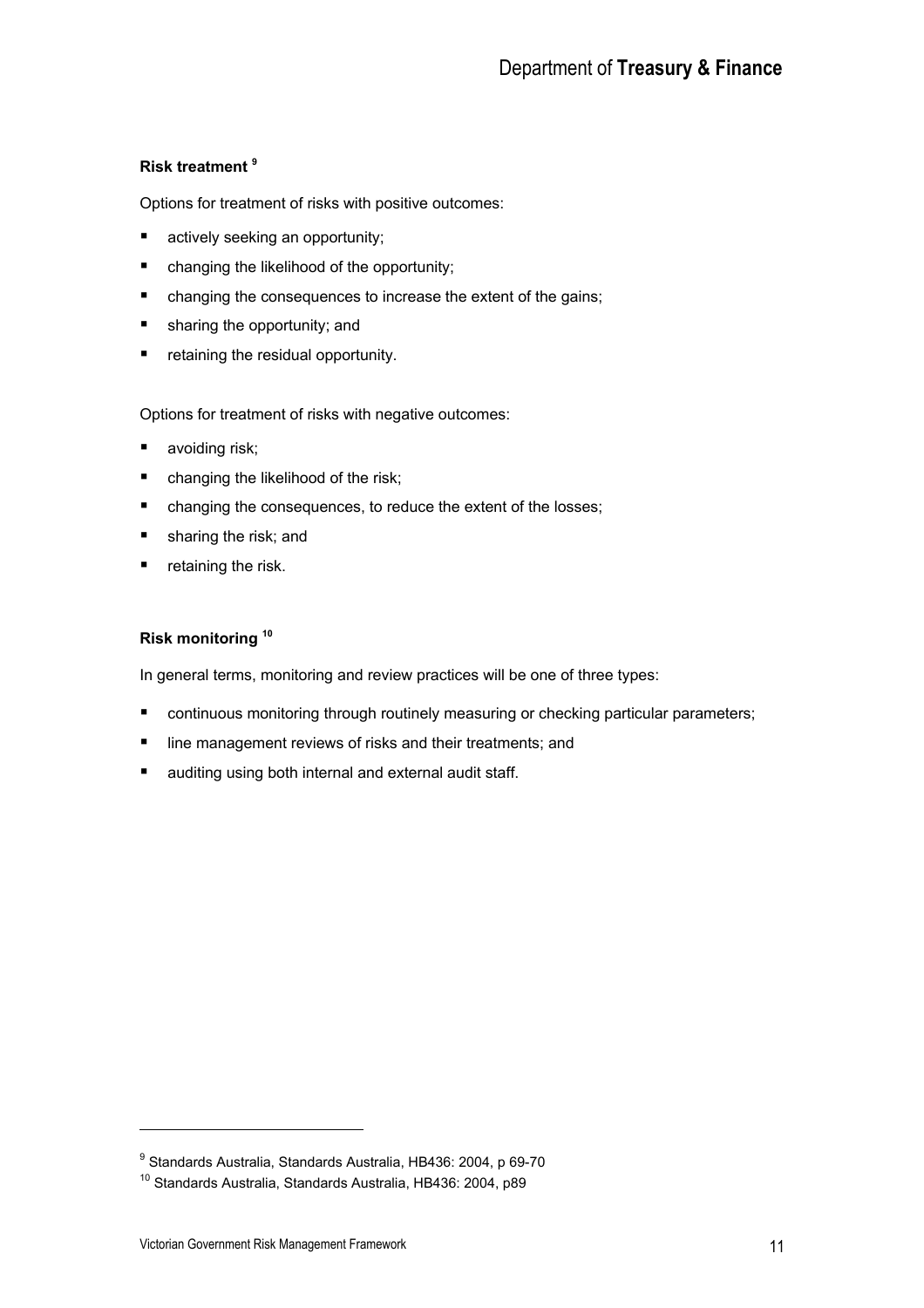

**Diagram 1: Risk management processes as described by Standards Australia<sup>11</sup>**

FIGURE 3.1 RISK MANAGEMENT PROCESS - IN DETAIL

<sup>11</sup> Standards Australia, 'Australian/New Zealand Risk Management Standard : AS/NZS 4360: 2004', Figure 3.1, p13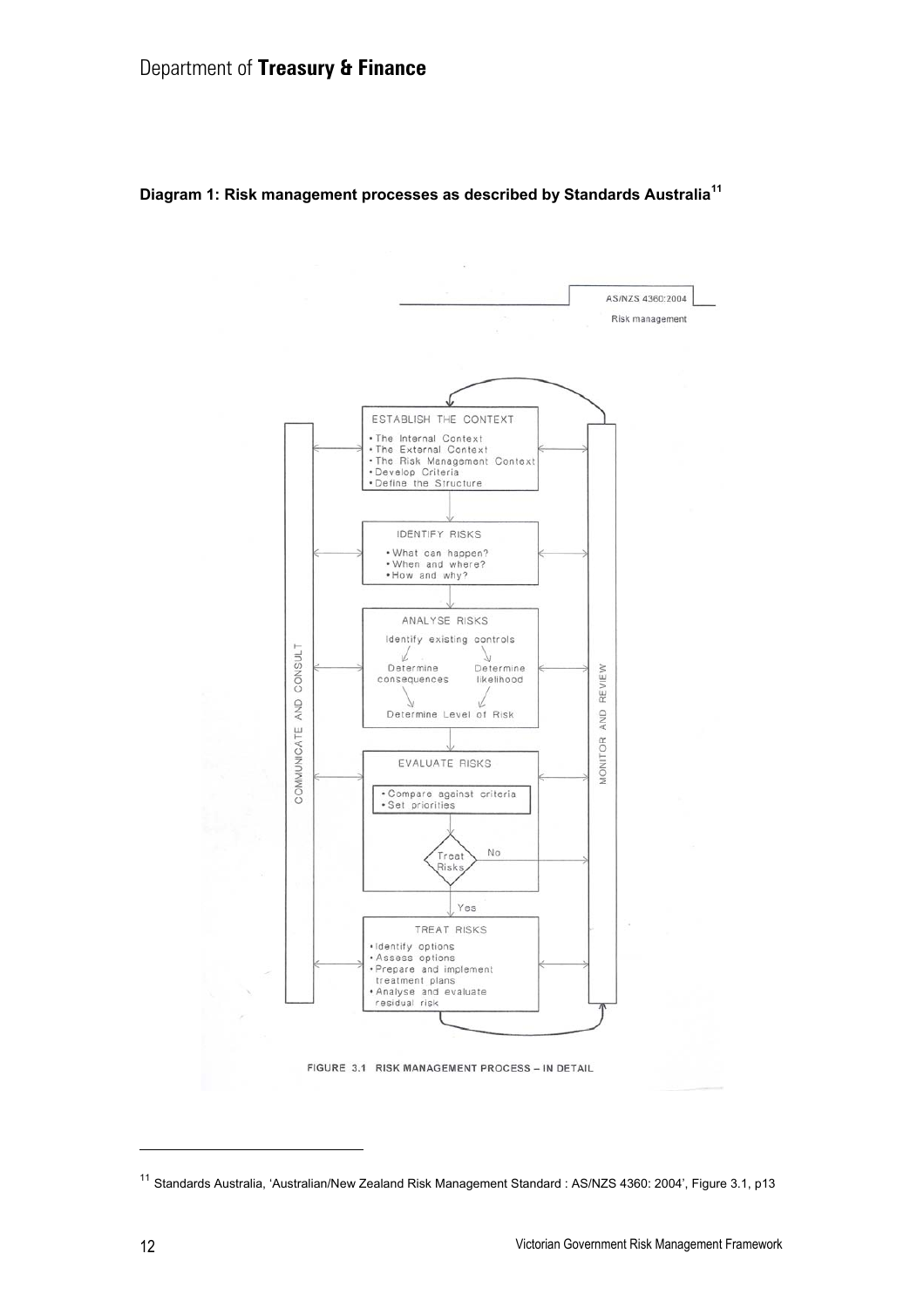# **8 Interagency and statewide risks**

In addition to organisational risks, agencies need to identify and communicate risks where they may impact on other agencies and/or the State. This is increasingly important under a system of joined-up government where the focus is on outcomes which may require coordination of services by more than one department or agency. For example, strategies to address road safety risks may include driver and cyclist skills (education), changes to penalties for driver infringements (police) and improved road conditions (infrastructure).

In its *Good Practice Guide*, the Victorian Auditor-General's Office identifies the following categories of State sector risk:<sup>12</sup>

- **Agency-level risks**. These can become risks to the state because of their size and significance, because of the wider impact of measures to manage them, or because of poor management by agencies;
- **Interagency risks**, which if unmitigated by one agency, become risks for other agencies; and
- **Statewide risks**<sup>13</sup>, which are beyond the boundaries of any one agency and call for a response across agencies coordinated by a central agency.

Risks may be single, joint or multiple, affecting only one agency, other agencies, or impact at a whole-of-government level.

#### **Box 3: Strategic objective: Business Continuity**

Whole-of-government or statewide risks<sup>14</sup> are those risks that will affect the Victorian community at large, and the capability of perhaps two or more departments to interact with the community in the delivery of services. The impacts would likely be widespread and of significant consequence.

Example: A pandemic will affect the whole community including employees of all departments and perhaps, most likely, those with pandemic response activities such as public health, community care, transport and education.

Interagency risks are those risks affecting the operations of one or more departments and which impact on the service delivery of other departments.

Example. A department fails to communicate vital information to another department to enable it to effect a timely activity thereby incurring public outrage or dissatisfaction.

Agency risks are those risks specific to the operations of a single department or agency.

<sup>12</sup> Auditor-General's Office (AGO), Victoria, *Managing Risk across the public sector: Good Practice* 

<sup>&</sup>lt;sup>13</sup> Statewide (multi-agency or whole-of-government) risks<br><sup>14</sup> Working definition employed by one Victorian government department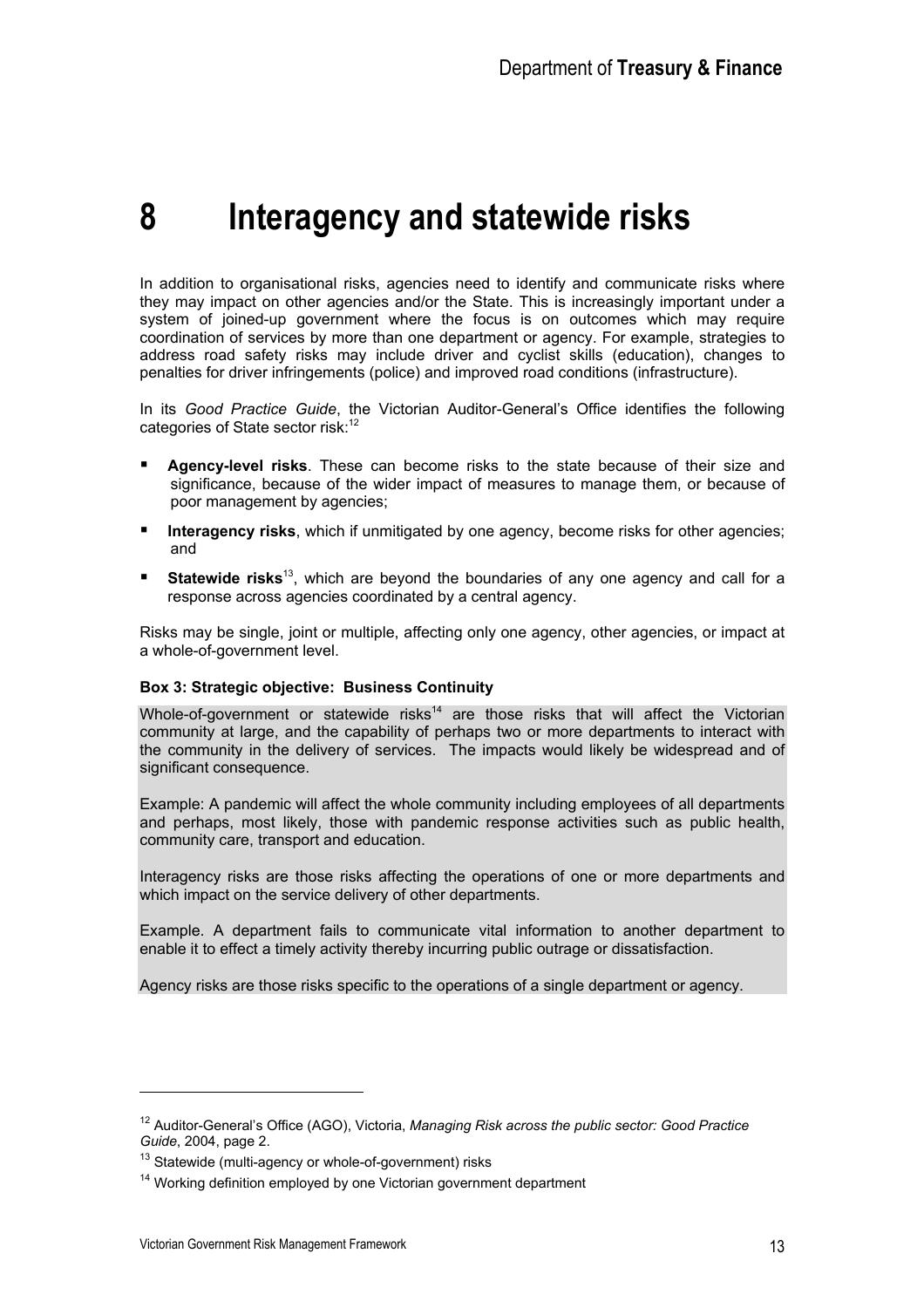### **Whole-of-government or statewide risks**

Risks that impact more than one agency and cannot be managed by one agency or at interagency level such as the impact of a pandemic or climate change, may require central government coordination of policy initiatives and implementation strategies.

Current legislation that underpins risk management outlines responsibilities and accountabilities for monitoring and reporting risk. Primary legislation underpinning risk management includes the *Victorian Managed Insurance Authority Act 1996*, the *Financial Management Act 1994* and the *Public Administration Act 2004*.

Existing whole-of-government processes for managing risk and machinery of government arrangements are aligned with legislative requirements, so that oversight of financial, insurable and non-financial risks is undertaken at the whole-of-government level by the Department of Treasury and Finance (DTF), the Department of Premier and Cabinet (DPC) and the Victorian Managed Insurance Authority (VMIA).

There are a number of ways in which risks unable to be managed at agency level are currently escalated or reviewed at a whole-of-government level. These include regular monitoring and reporting processes and reports and submissions to Cabinet and Cabinet Committees.

Whole-of-government economic and financial risk management is supported by the Department of Treasury and Finance in partnership with departments and agencies so that financial matters requiring government decisions are escalated to the Treasurer, the Minister for Finance and/or the Expenditure Review Committee of Cabinet. Committee membership includes the Premier, the Treasurer and the Minister for Finance. Responsibilities of the Committee include determining funding parameters, considering all expenditure proposals, monitoring expenditure and approving processes to ensure appropriate financial controls, transparency and accountability. Risk is reported both ex ante and ex post at a whole-ofgovernment level. The Budget Papers provide projections of economic and fiscal risk and sensitivity analyses on a range of issues including prices, wages and interest rates. The annual *Financial Report* includes commentary on financial risk management and policies such as interest rate, credit, liquidity and foreign exchange risks.

The Victorian Managed Insurance Authority (VMIA) provides services to departments and agencies in relation to insurable and non-insurable risk, including insurance advisory services. Key objectives of the VMIA are to provide appropriate insurance products and services, implement risk management advice and support to clients and deliver timely advice to government. The role of the VMIA has recently expanded to incorporate provision of strategic and operational risk management advice, tools and training to support increased awareness of the risk exposure at a whole-of-government level. The VMIA also provide advice to Government in relation to insurable and whole-of-government risk.

Other risks that may impact across multi agencies or affect the community at large such as environmental, social or reputational risks, risks to services or policy implementation may be escalated to a whole-of-government level through submissions to Cabinet or Cabinet Committees by individual departments and agencies or whole-of-government reports coordinated by central agencies. The Department of Premier and Cabinet plays a key role in this process by providing briefings on submissions and secretariat support to Cabinet committees.

Management of risk at a whole-of-government level is evolving in line with new approaches to delivery of government services. A focus on outcomes requires coordination of resources across agencies and similarly corporate governance processes are required that can monitor application of resources across department or agency responsibilities. The State Services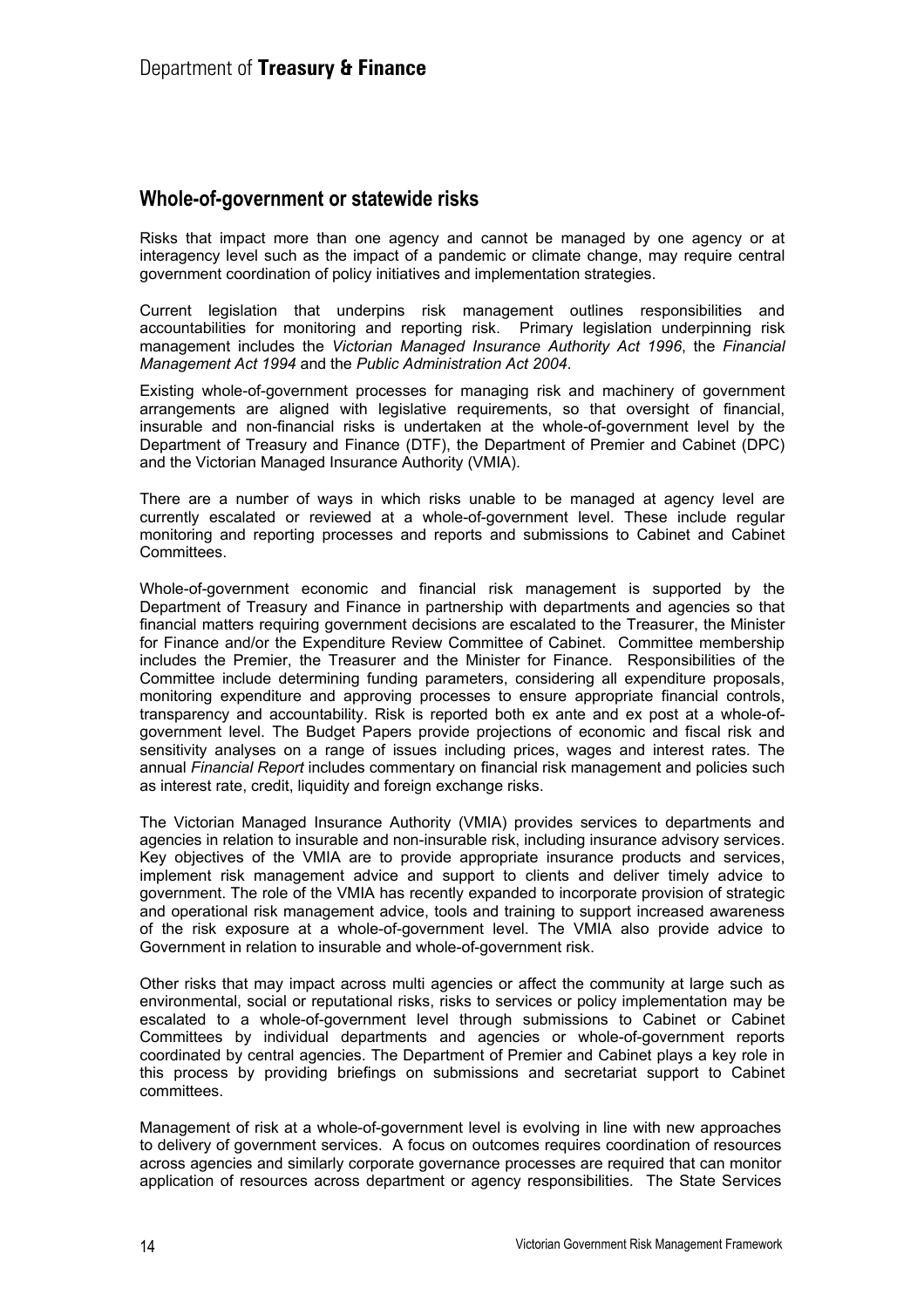Authority is currently undertaking research that will identify ways to best support a joined-up government approach to delivery of services. In line with good risk management practice, agencies with responsibility for supporting the government in management of risk at a wholeof-government level will continue to investigate and apply systems to improve the coordination of processes for identifying, assessing, managing, escalating and reporting interagency and multi agency risks.

Introduction of a common standard as a basis for risk management processes is an important first step in coordination and collection of risk management information at a whole-ofgovernment level.

### **Interagency risks**

Risks and/or management strategies that apply to one agency can impact others and that in some cases, the flow on effects will require intervention strategies across government. The key point is that risk management planning processes should take into account an awareness of the impact of risks and strategies on other areas across government and include communication of potential impacts through appropriate channels to relevant departments and agencies.

Departments and agencies have a range of internal executive forums and committees in place to discuss and recommend solutions or approaches to address agency and interagency risks. Most risks are likely to be managed through informal processes at agency and interagency level without the need for central intervention. To the extent that a formal arrangement is required involving other departments, there are a number of forums where cross agency issues are considered on a regular basis by senior departmental representatives.

### **Whole-of-government coordination**

Interdepartmental Committees (IDCs) are established on an 'as needs' basis with senior officer level representation and terms of reference agreed to by the members of the committees. These committees often play a critical advisory and consultative role on major whole-of-government issues and are an important part of the government's decision-making process.

Two committees that provide for representation at a senior level across government departments are the State Coordination and Management Council and the Public Service Strategic Workforce Development Reference Group.

The State Coordination and Management Council comprises the Secretaries of the ten Government departments, the Chief Commissioner of Police and the Chair of the State Services Authority. The Council meets monthly in a forum that is chaired by the Secretary DPC and supported by DPC. The Council works towards solving policy and implementation challenges across portfolios. It also facilitates the coordination of policy initiatives across the public sector and promotes leadership and information exchange across the Victorian Public Service.

The Public Service Strategic Workforce Development Reference Group consists of deputy Secretaries representing each of the government departments. The group's charter is to: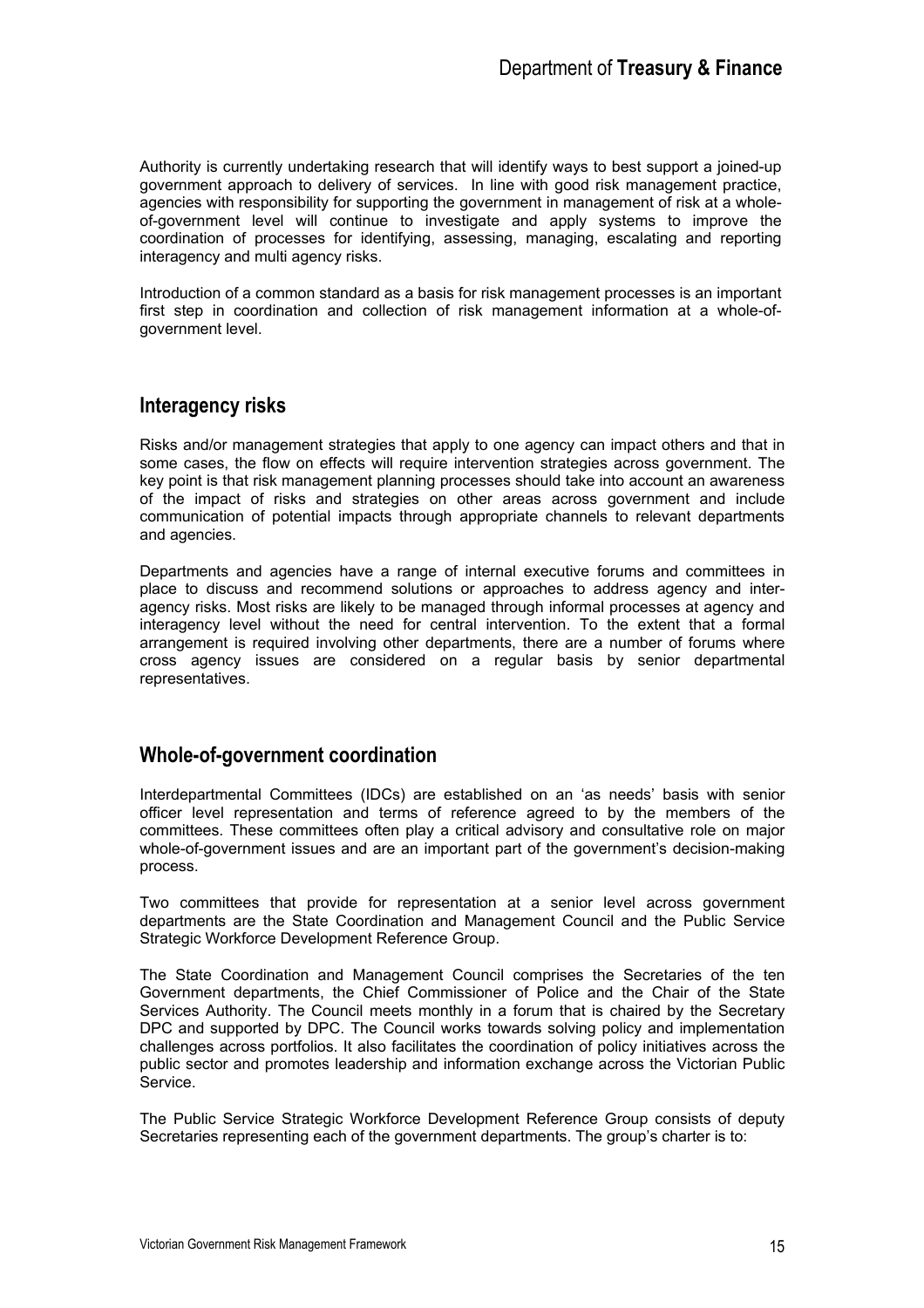- develop operational solutions to whole of public service policies and initiatives on behalf of the State Coordination and Management Council;
- provide guidance, knowledge and experience to project leaders developing whole of public service/sector policies; and
- act as a clearing house for information and ideas in innovation in public administration.

### Emergency Management

Victoria's Emergency Management systems provide an example of a structured approach to multi agency cooperation and coordination. The Government has established a multi-agency framework with respect to emergency management. This enables the exercise of roles and responsibilities, and the capacity to adapt to new or changed circumstances within a systematic framework.

Risk management in the emergency management context follows the *Australian/New Zealand Risk Management Standard* processes. It is about managing the likelihood and/or potential consequences of risk, when no emergency is happening. In the emergency context, risks are examined that have the potential to become emergencies, if realised. Emergencies can negatively impact on the State's objectives for safety, sustainability and economic prosperity.

There are a number of state-level groups that are part of the emergency management framework. A specific focus on risk assessment is the responsibility of the multi-agency State Emergency Mitigation Committee (SEMC). Its findings will be reported to the Victoria Emergency Management Council, Central Government Response Committee and the Security and Emergencies Committee of Cabinet. The SEMC is supported in its work by the Office of the Emergency Services Commissioner.

### Central Government Response Committee (CGRC)

An example of a purpose specific interdepartmental committee is the Central Government Response Committee (CGRC). This is a standing committee set up to deal with emergency management for high impact risks that require an immediate and coordinated response across government. The purpose of the CGRC is to coordinate the whole-of-government response to extreme incidents in Victoria that have, or may have an extreme impact, or have impacts cutting across departmental portfolio responsibilities. The CGRC is chaired by the Secretary, DPC and comprises a senior representative of each relevant department at Deputy Secretary level, a Deputy Commissioner from Victoria Police, the State Emergency Recovery Coordinator (if different from the DHS representative) and the Emergency Services Commissioner (if different from the DOJ representative). It is supported by the Department of Premier and Cabinet and supports the Security and Emergencies Committee of Cabinet.

### Security and Emergencies Committee of Cabinet (SECC)

The SECC is the supreme Victorian decision making body in the event of a major incident (including a terrorist related incident) requiring whole-of-government coordination. Its functions are: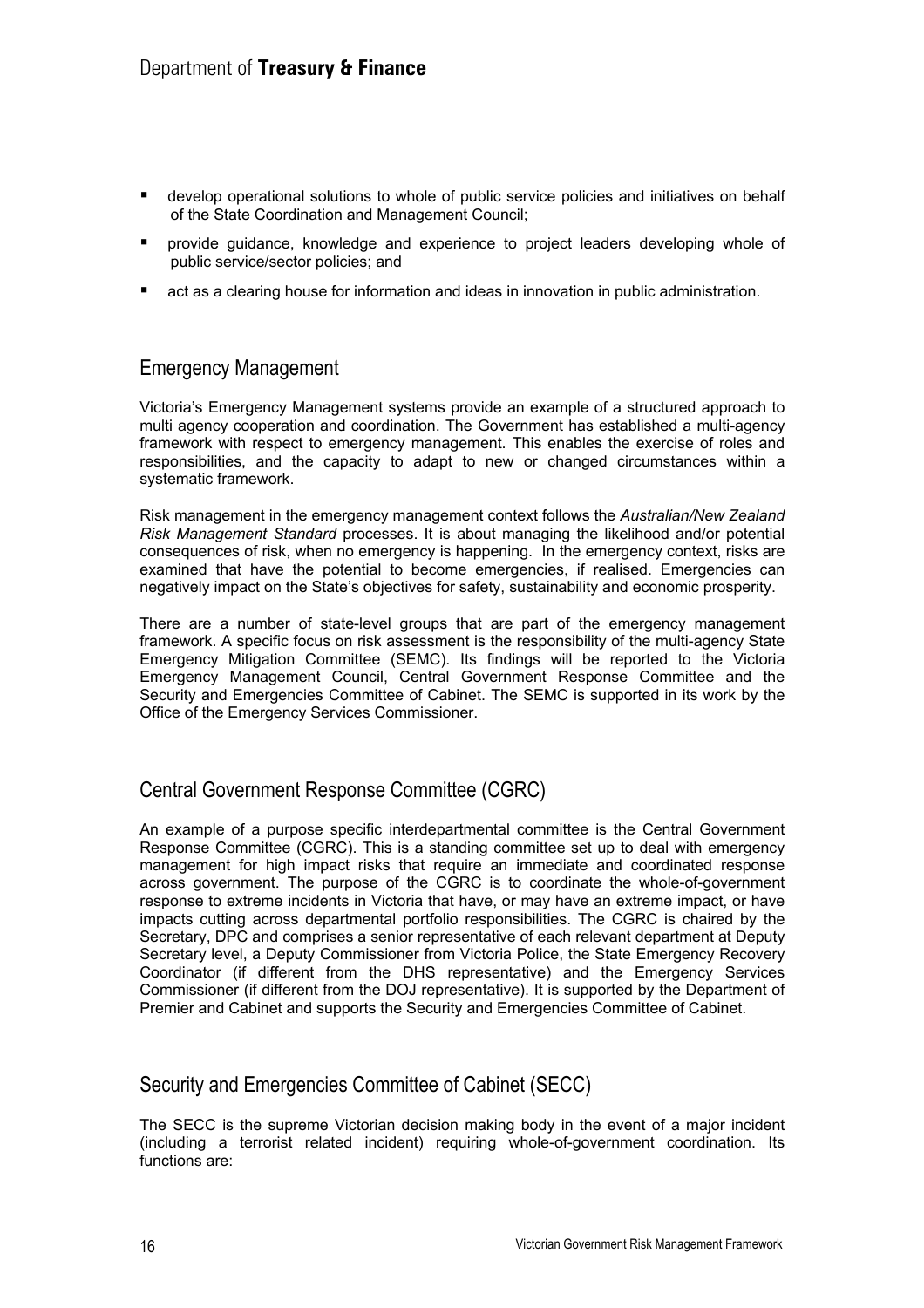- **P** provide direction and policy development and oversee implementation of strategies and programs affecting security and extreme emergency mitigation, including the security of supply of essential services;
- management and coordination of the whole-of-government response to major incidents the SECC will ensure all necessary actions are taken across Government in a consistent, coordinated and timely way. In doing so, it will consider advice on legal issues, including the powers under which emergency actions are undertaken, and the processes necessary to ensure those powers are properly exercised; and
- communication the SECC will approve and coordinate public communication in response to a major incident, and coordinate intergovernmental communication if required.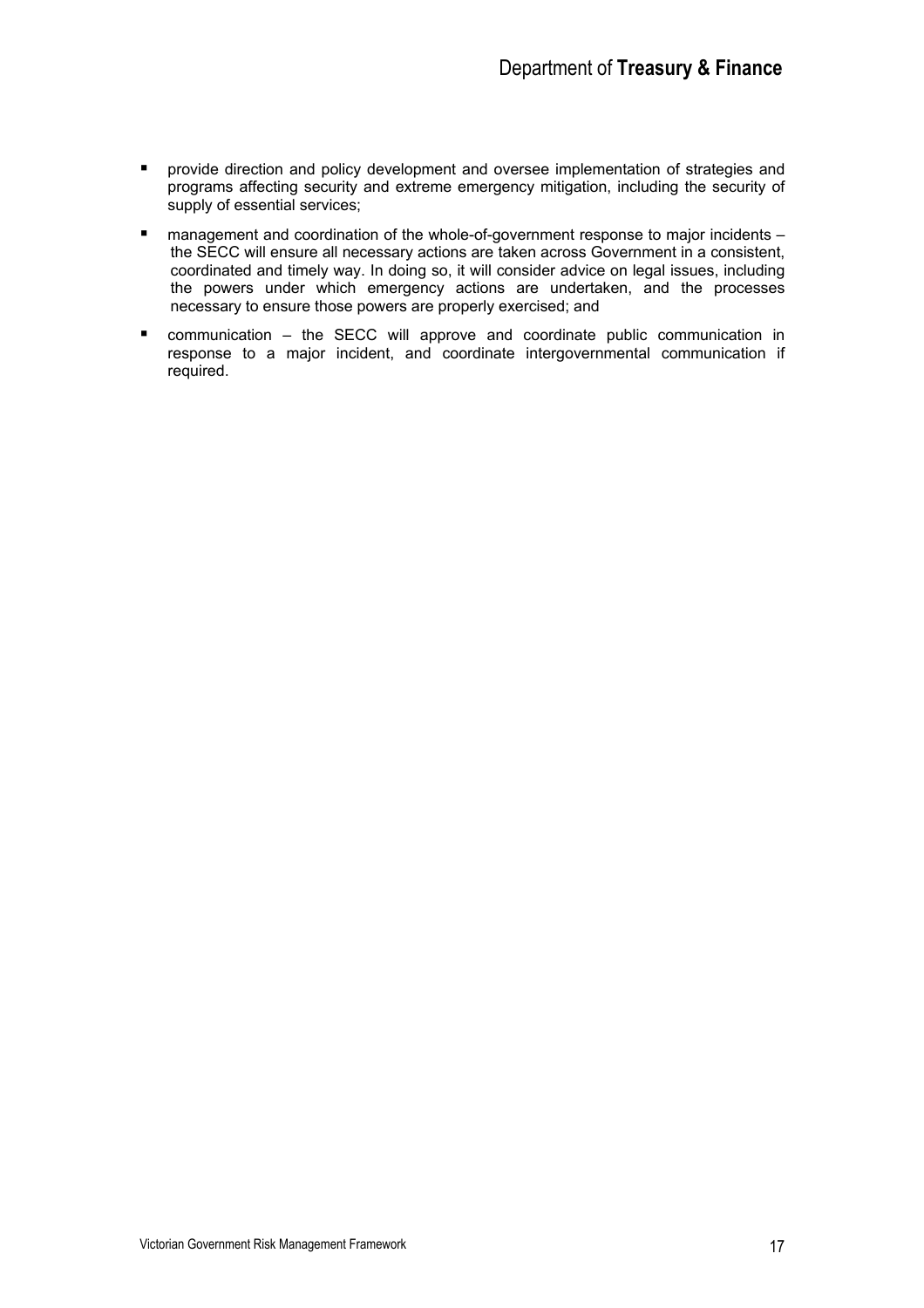## **9 Related governance requirements**

#### **Business continuity, Security, and Emergency Management plans**

Risk management processes in government departments and agencies should include business continuity plans, security plans, and on-site emergency plans in line with government policy requirements.

In 2004 the State Coordination and Management Council (SC&MC) mandated that all government agencies have a Business Continuity Plan in place by 30 September 2004. This was to be based on the *Australian/New Zealand Standards Handbook of Business Continuity Management* (HB 221: 2003) and coordinated via the Central Government Response Committee (CGRC) which is supported by the Department of Premier and Cabinet.

In 2006, the CGRC endorsed the *Victorian Government Escalation Protocol* which requires all agencies to be able to scale up their security plans if the threat environment changes.

In February 2007, CGRC endorsed the *Victorian Human Influenza Pandemic Plan* which commits every department and agency to development of a pandemic plan. Each department has appointed a pandemic manager to coordinate all issues as they relate to pandemic planning and response. This role is incorporated into the departments' business continuity management.

In addition, as part of Occupational Health and Safety requirements, all agencies are required to have on-site emergency plans and comply with the *Occupational Health and Safety Act 2004.* 

#### **Disaster Recovery and Information Security**

Information is an important government asset. Information security risk management is therefore an integral part of risk management for government agencies. The two relevant standards in this regard are the Disaster Recovery and Information Security policies and standards. These standards are applied to the 'inner budget sector' comprising government departments and four agencies VicRoads, Victoria Police, the Environment Protection Authority and the State Revenue Office.

In addition, under the *Information Privacy Act 2000*, the Government has a requirement to actively manage the risk of breaches to a citizen's privacy.

The Government Services Group (GSG) provides services aimed at a more integrated government focus on information and communication technology. Further information on relevant policies and standards can be located at the DTF website (www.dtf.vic.gov.au).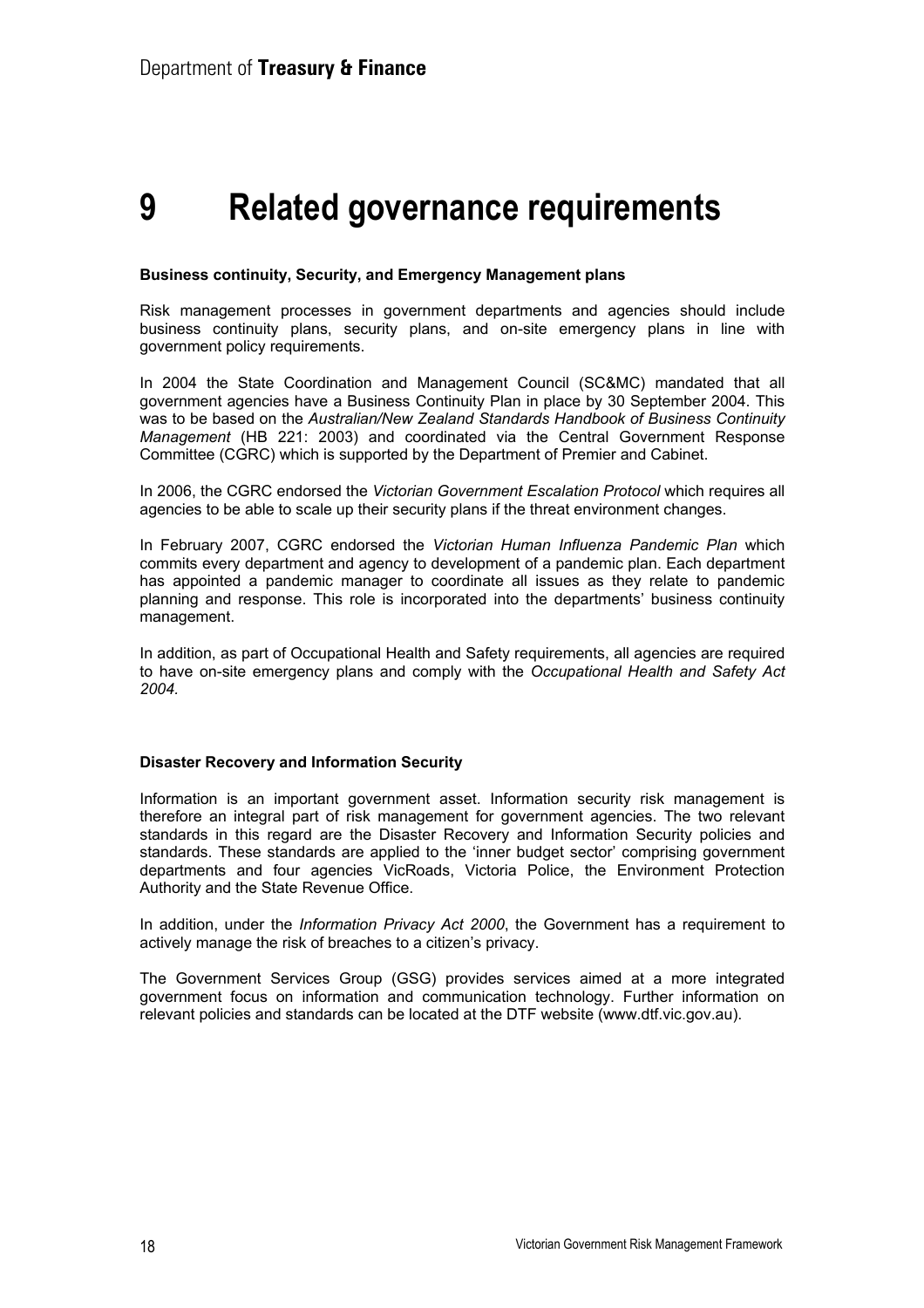# **10 References and links**

| Owner                                          | <b>Reference</b>                                                                                                                        | Location                                                |
|------------------------------------------------|-----------------------------------------------------------------------------------------------------------------------------------------|---------------------------------------------------------|
| Department of Treasury<br>and Finance          | Asset Management Framework                                                                                                              | http://www.dtf.vic.gov.au                               |
| Department of Treasury<br>and Finance, Gateway | Project management guidelines                                                                                                           | http://www.dtf.vic.gov.au                               |
| Department of Treasury<br>and Finance, GSG     | Information Communication and Technology<br>(ICT) Policies and Standards                                                                | http://www.dtf.vic.gov.au                               |
| Department of Treasury<br>and Finance, GSG     | Information technology - Code of practice for<br>information security management<br>AS/NZS ISO/IEC 17799:2001                           | http://www.dtf.vic.gov.au                               |
| Department of Treasury<br>and Finance, GSG     | Information security management systems<br>AS/NZS 7799.2:2003-Part 2                                                                    | http://www.dtf.vic.gov.au                               |
| Department of Treasury<br>and Finance, GSG     | Information security risk management<br>guidelines<br>HB 231:2004 Information security risk<br>management guidelines                    | http://www.dtf.vic.gov.au                               |
| Department of Treasury<br>and Finance, GSG     | Disaster recovery policy and standards                                                                                                  | http://www.dtf.vic.gov.au                               |
| Department of Premier<br>and Cabinet           | The Terrorism (Community Protection) Act<br>2003<br>Victorian Framework for the Protection of<br>Critical Infrastructure from Terrorism | http://www.dms.dpc.vic.gov.au                           |
| <b>Emergency Services</b><br>(Office of)       | Emergency management manual                                                                                                             | http://www.oesc.vic.gov.au                              |
| Institute of risk<br>management                | Risk management                                                                                                                         | http://www.thirm.org/publication<br>s/Publications.html |
| Privacy Commissioner<br>(Office of)            | Information privacy principles                                                                                                          | http://www.privacy.vic.gov.au                           |
| Risk Management<br>Institute of Australia      | Risk management                                                                                                                         | http://www.rmia.org.au                                  |
| Standards Australia                            | Risk management standard (AS/NZS 4360)                                                                                                  | http://www.standards.org.au                             |
| Standards Australia                            | Handbook of Business Continuity<br>Management (HB 221: 2003)                                                                            | http://www.saiglobal.com                                |
| Standards Australia                            | <b>Risk Management Guidelines</b><br>(HB 436:2004)                                                                                      | http://www.saiglobal.com                                |
| <b>State Services Authority</b>                | Public sector governance                                                                                                                | http://www.ssa.vic.gov.au                               |
| Victorian Auditor-<br>General's Office         | Risk management guidelines                                                                                                              | http://www.audit.vic.gov.au                             |
| Victorian Managed<br>Insurance Authority       | Risk management (insurable, non financial)                                                                                              | http://www.vmia.vic.gov.au                              |
| Victorian Government<br>Purchasing Board       | Procurement guidelines                                                                                                                  | http://www.dtf.vic.gov.au/                              |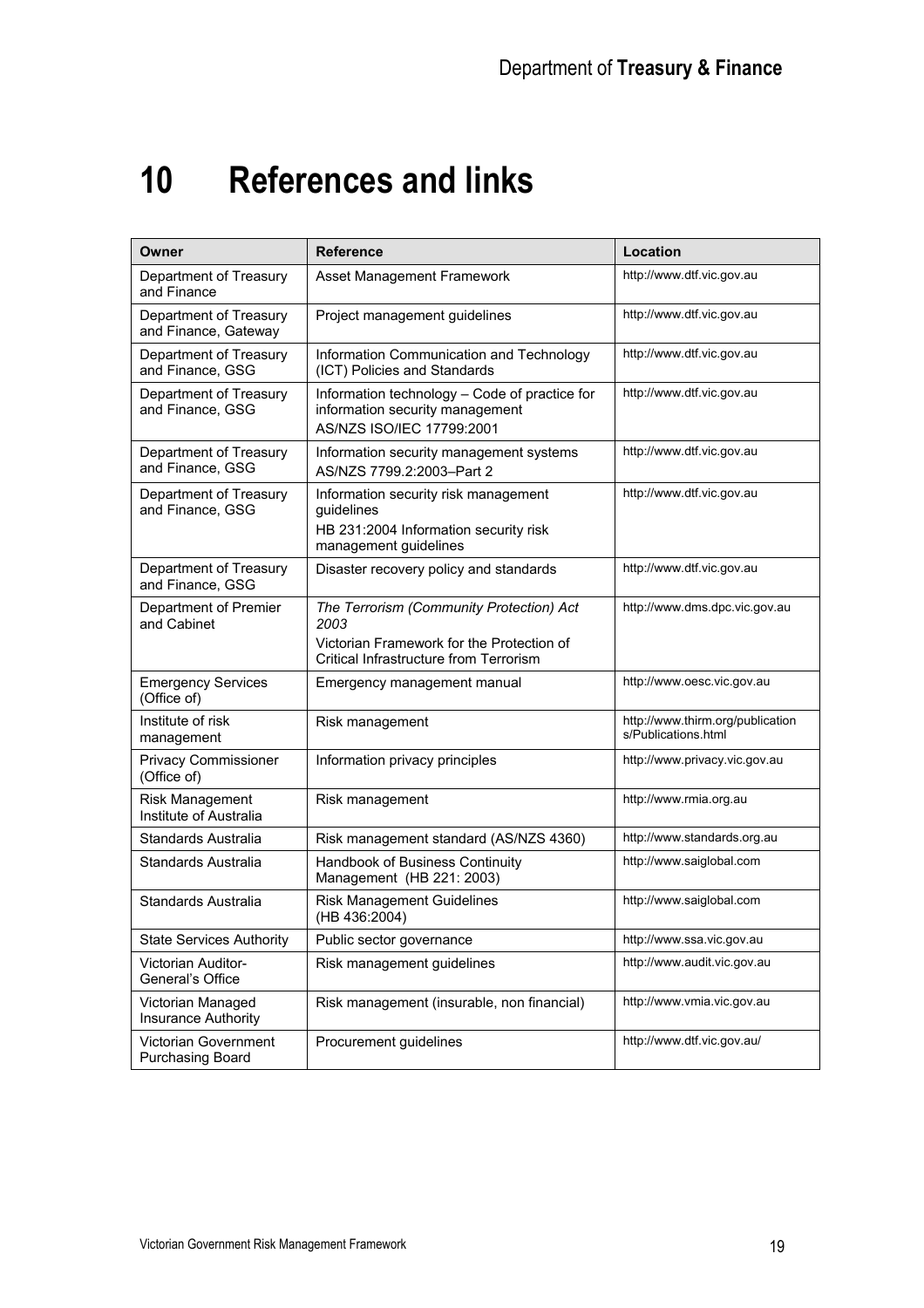# **11 Glossary of key terms**

| <b>Financial Report for the State of</b><br>Victoria (AFR)         | A key accountability document audited by the Auditor-General and<br>published annually around October.                                                                                                                                                                                                                                                                                              |
|--------------------------------------------------------------------|-----------------------------------------------------------------------------------------------------------------------------------------------------------------------------------------------------------------------------------------------------------------------------------------------------------------------------------------------------------------------------------------------------|
| <b>Audit Committee</b>                                             | The Standing Directions of the Minister for Finance state that an<br>audit committee is appointed to oversee and advise the<br>department of agency on matters of accountability and internal<br>control. This committee is a subset of the Responsible Body (or<br>Board) which has been formulated to deal with issues of a specific<br>nature                                                    |
| <b>Australian / New Zealand Risk</b><br><b>Management Standard</b> | AS/NZS 4360 - Standards Australia has developed AS/NZS: 4360<br>as a generic and flexible standard that is not specific to any<br>government or industry sector. The Standard identifies elements<br>or steps in the risk management process that can be applied to a<br>wide range of activities at any stage of implementation.                                                                   |
| <b>Public sector</b>                                               | Entities that are controlled by the Victorian Government Sector<br>classifications used in the AFR include general government, public<br>non financial corporations and the public financial corporations.                                                                                                                                                                                          |
| <b>General Government</b>                                          | The largest sector comprising government departments, offices<br>and other government bodies engaged in providing public services<br>free of charge or at prices significantly below the cost of<br>production.                                                                                                                                                                                     |
| <b>Public Financial Corporations</b>                               | Entities primarily engaged in the provision of financial services.<br>(For example: Treasury Corporation Victoria, Transport Accident<br>Commission, Rural Finance Corporation, State Trustees)                                                                                                                                                                                                     |
| <b>Public Non-Financial</b><br><b>Corporations</b>                 | Provide goods and services (of a non financial nature) within a<br>competitive market. (For example: water and port authorities,<br>cemetery trusts, waste management groups or Federation Square<br>Pty Ltd))                                                                                                                                                                                      |
| <b>Responsible body</b>                                            | For a Government Department, the Accountable Officer and for<br>every other Public Sector Agency, the board.                                                                                                                                                                                                                                                                                        |
| <b>Risk</b>                                                        | 'The chance of something happening that will have an impact on<br>objectives'. <sup>15</sup> 'Risk management involves managing risks to<br>achieve an appropriate balance between realizing opportunities for<br>gains while minimizing losses <sup>16</sup>                                                                                                                                       |
| <b>Agency-level risks</b>                                          | Risks that have the potential to impact the outputs or<br>organisational objectives of a specific agency.                                                                                                                                                                                                                                                                                           |
| <b>Interagency risks</b>                                           | Risks which if not treated by one agency, become risks for other<br>agencies                                                                                                                                                                                                                                                                                                                        |
| <b>Statewide risks</b>                                             | Risks, which are beyond the boundaries of any one agency and<br>call for a response across agencies coordinated by a central<br>agency or agencies                                                                                                                                                                                                                                                  |
| <b>Risk management framework</b>                                   | A risk management framework defines the manner in which risk<br>management is conducted throughout the Department, agency or<br>organisation. Its purpose is to embed risk management across all<br>major practices and business processes including business and<br>strategic planning, policy development, asset management, audit,<br>business continuity, fraud control and project management. |

<sup>&</sup>lt;sup>15</sup> Standards Australia, 'Australian /New Zealand Risk Management Standard (AS/NZS: 4360' p4)<br><sup>16</sup> Standards Australia, 'Australian /New Zealand Risk Management Standard (AS/NZS: 4360' p4 piii)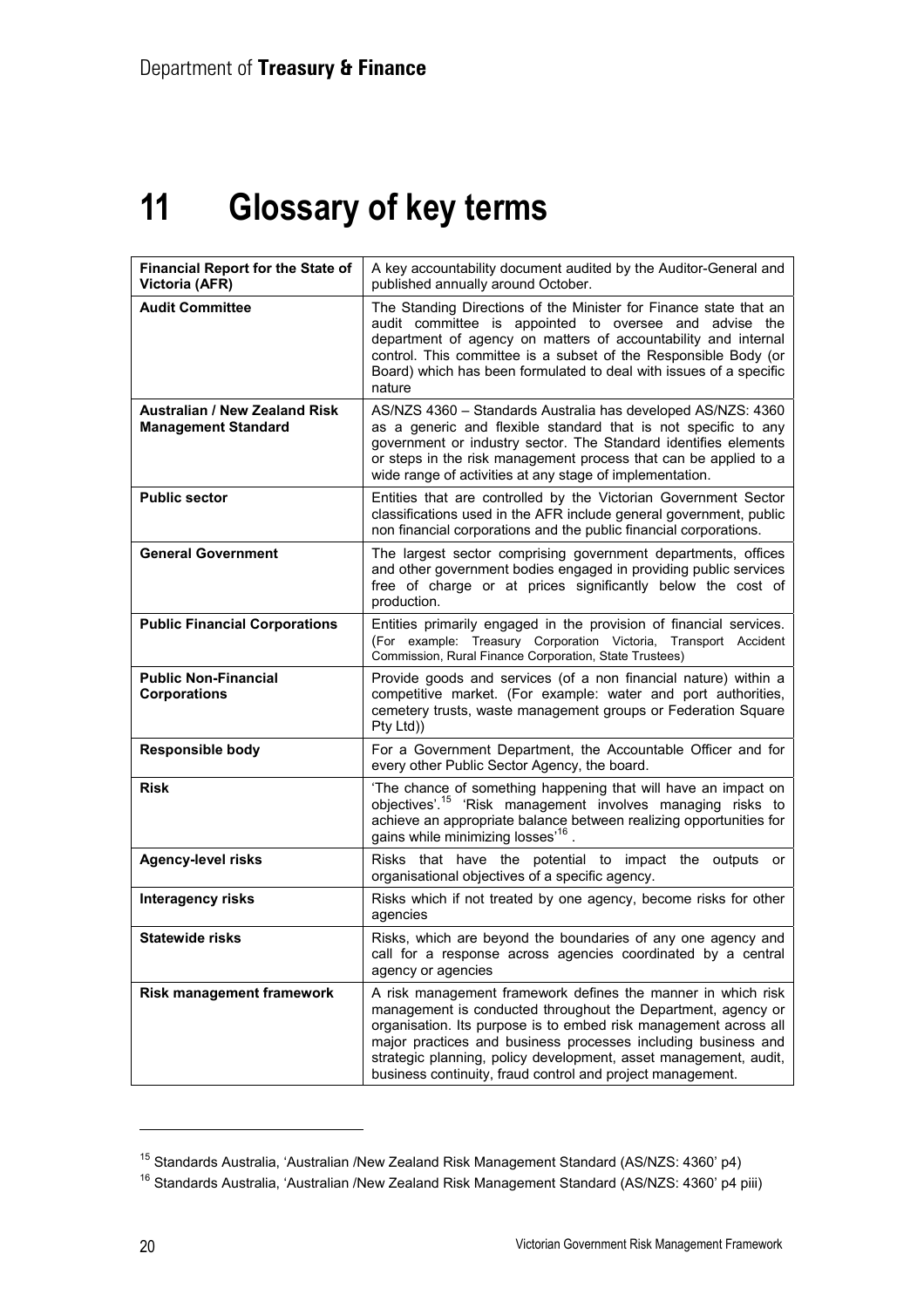# **Attachment A: Template for attestations for public sector departments and agencies in annual report of operations**

**Details pertaining to this requirement may be located under Standing Direction 4.5.5 of the Minister for Finance.** 

To ensure that risks are being managed in a consistent manner, public sector entities are required to attest in annual reports that:

- agencies have risk management processes in place consistent with the *Australian/New Zealand Risk Management Standard* (or equivalent designated standard);
- these processes are effective in controlling the risks to a satisfactory level; and
- a responsible body or audit committee verifies that view.

Attestation of compliance should be made annually in the report of operations and the person making the attestation, usually the chief executive officer or accountable officer, should not make the attestation unless the audit committee or responsible body (for instance the board of a statutory authority) agrees that such an assurance can be given.

#### **Department**

I, [*Accountable Officer*] certify that the [*name of department*] has risk management processes in place consistent with the *Australian/New Zealand Risk Management Standard* (or equivalent designated standard) and an internal control system is in place that enables the executive to understand, manage and satisfactorily control risk exposures. The audit committee verifies this assurance and that the risk profile of the [*name of department*] has been critically reviewed within the last 12 months.

#### Statutory Authority and other relevant agency

I, [*Chair of Board*] certify that the [*name of agency*] has risk management processes in place consistent with the *Australian/New Zealand Risk Management Standard* [*or designated equivalent*] and an internal control system is in place that enables the executive to understand, manage and satisfactorily control risk exposures. The [*responsible body*] verifies this assurance and that the risk profile of the [*name of agency*] has been critically reviewed within the last 12 months.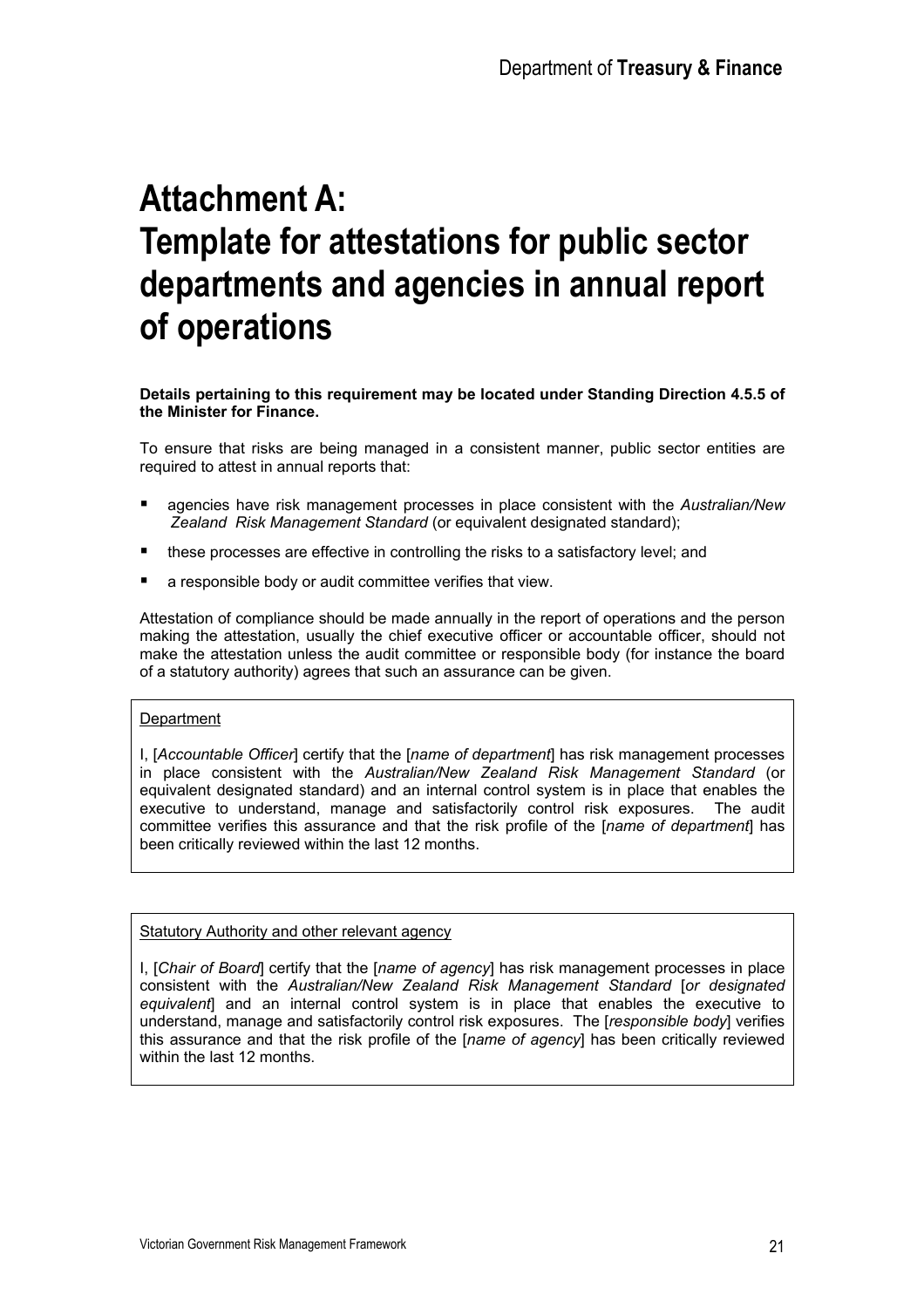## **Attachment B: Administrative inventory of key acts and policies**

This inventory is intended as a guide to legislation and governance frameworks related to risk management administered by central agencies. Sector coverage is indicative of requirements, however a number of guidance frameworks are recommended best practice for all public sector entities. For example, *Gateway reviews* have been undertaken for a number of Public Non-Financial Corporations and procurement policies and tools are widely used across government. It should be noted that departments and agencies with responsibility for oversighting risk management processes may also require compliance with industry specific policies or legislation not listed here.

| <b>Current Government Framework</b>                                                                                                             | <b>Sector Coverage</b>                         |                                                     |                                   |
|-------------------------------------------------------------------------------------------------------------------------------------------------|------------------------------------------------|-----------------------------------------------------|-----------------------------------|
|                                                                                                                                                 | <b>Public financial</b><br>corporations (PFCs) | Public non-<br>financial<br>corporations<br>(PNFCs) | General<br><b>Government (GG)</b> |
| <b>Financial Management Act 1994</b>                                                                                                            |                                                |                                                     |                                   |
| Part 7 accountability and reporting<br>requirements                                                                                             | $\sqrt{}$                                      | $\sqrt{}$                                           | $\sqrt{}$                         |
| Part 7A - supply management &<br>Victorian Government Purchasing Board                                                                          |                                                |                                                     | $\sqrt{}$                         |
| Requirements for asset register and risk<br>management strategy (section 44B)                                                                   | J                                              | J                                                   | $\sqrt{}$                         |
| Requirement for SOEs to prepare annual<br>report (section 53A)                                                                                  |                                                | $\sqrt(a)$                                          |                                   |
| <b>FMA Ministerial Standing Directions</b><br>(section 8)                                                                                       | $\sqrt{}$                                      | $\sqrt{}$                                           | $\sqrt{}$                         |
| <b>Borrowing and Investment Powers Act</b><br>1987                                                                                              |                                                |                                                     |                                   |
| Part 2 & 3 borrowing and investment<br>powers                                                                                                   | $\sqrt(b)$                                     | $\sqrt(b)$                                          |                                   |
| <b>Treasury Management Guidelines</b>                                                                                                           |                                                | $\sqrt{v}$ (c)                                      |                                   |
| <b>Budget Sector Treasury Management</b><br>Policy                                                                                              |                                                |                                                     | $\sqrt{}$                         |
| Application to the Granting and Use of<br>Borrowing/Investment Powers for State<br>Entities (September 2001)                                    |                                                | $\sqrt{}$                                           |                                   |
| <b>Public Administration Act 2004</b>                                                                                                           |                                                |                                                     |                                   |
| Part 5 operation of entities, governance                                                                                                        | $\sqrt{}$                                      | $\sqrt{}$                                           | $\sqrt{}$                         |
| <b>Victorian Managed Insurance Authority</b><br>Act 1996                                                                                        |                                                |                                                     |                                   |
| Requirement to provide assistance with<br>establishing risk management programs.<br>Monitoring processes and training and<br>advice (section 6) | $\sqrt{\text{d}}$                              | $\sqrt{\text{d}}$                                   | $\sqrt{\text{d}}$                 |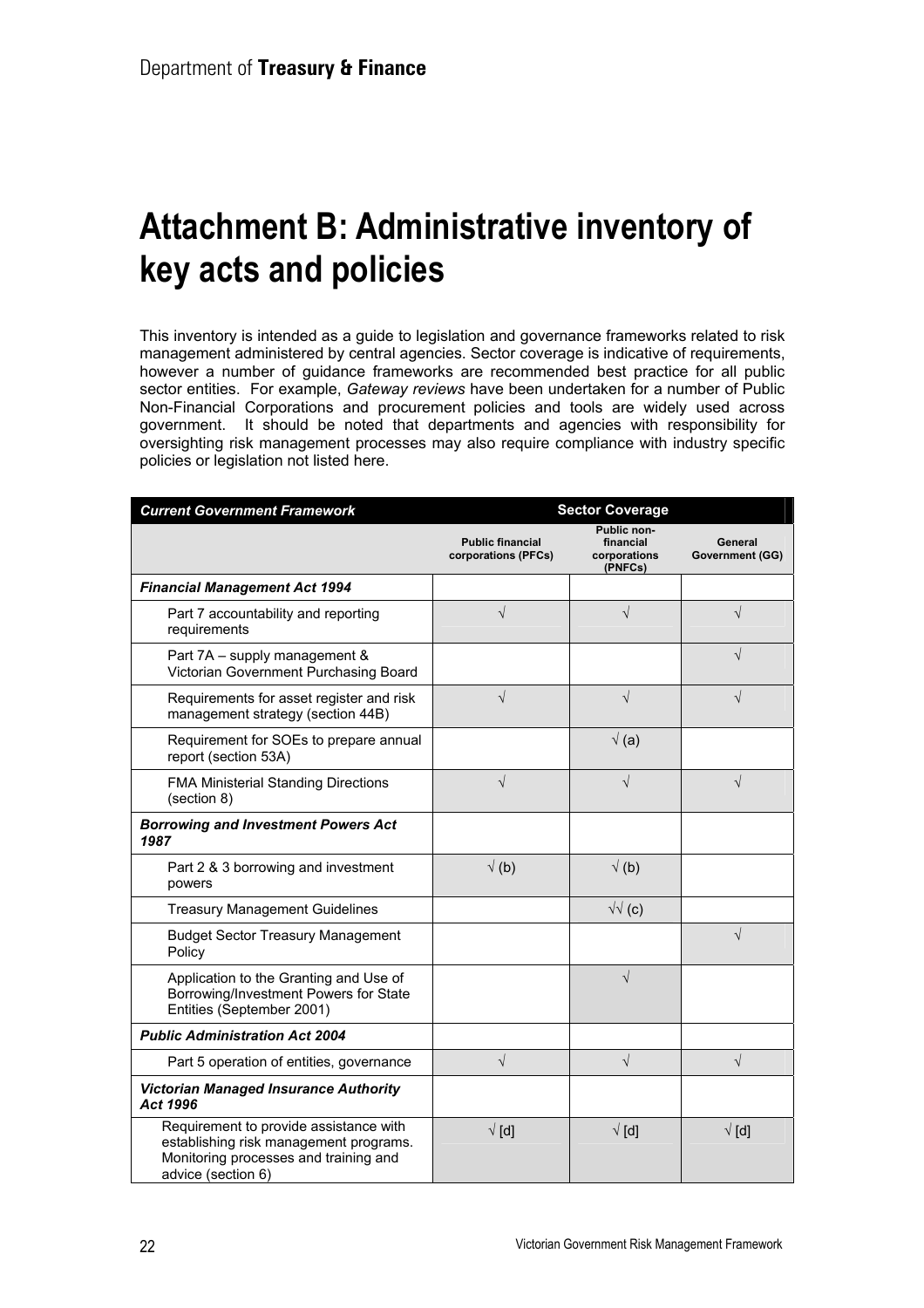| <b>Current Government Framework</b>                                                         | <b>Sector Coverage</b>                                         |                                                     |                            |
|---------------------------------------------------------------------------------------------|----------------------------------------------------------------|-----------------------------------------------------|----------------------------|
|                                                                                             | <b>Public financial</b><br>corporations (PFCs)                 | Public non-<br>financial<br>corporations<br>(PNFCs) | General<br>Government (GG) |
| Requirements for asset register, risk<br>management strategy (section 23)                   | $\sqrt{\text{d}}$                                              | $\sqrt{\text{d}}$                                   | $\sqrt{\text{d}}$          |
| Requirement to arrange insurance with<br>VMIA (section 24)                                  | $\sqrt{\text{d}}$                                              | $\sqrt{\text{d}}$                                   | √                          |
| <b>Audit Act 1994</b>                                                                       |                                                                |                                                     |                            |
| Authorities to be audited annually<br>(section 8)                                           | $\sqrt{}$                                                      | $\sqrt{}$                                           | $\sqrt{}$                  |
| Privacy Act                                                                                 | $\sqrt{}$                                                      | $\sqrt{}$                                           | $\sqrt{}$                  |
| <b>The Terrorism (Community Protection) Act</b><br>2003                                     |                                                                |                                                     |                            |
| Part 6—Essential Services Infrastructure<br><b>Risk Management</b>                          | $\sqrt{}$                                                      | $\sqrt{}$                                           | $\sqrt{}$                  |
| Victorian Framework for the Protection of<br><b>Critical Infrastructure from Terrorism</b>  | Owners/operators of critical infrastructure as advised by DPC. |                                                     |                            |
| <b>Guarantee Policy (incorporating</b><br><b>Guarantee Charge and FAL) 2003</b>             |                                                                | $\sqrt{}$                                           | $\sqrt{}$                  |
| <b>Indemnities and Immunities Policy</b>                                                    | $\sqrt{}$                                                      | $\sqrt{}$                                           | $\sqrt{}$                  |
| <b>Prudential Statement for Public Sector</b><br><b>Investments</b>                         | $\sqrt{2}$                                                     |                                                     |                            |
| <b>Prudential Statements - Investment</b><br><b>Powers of Councils (1998)</b>               | Local councils only                                            |                                                     |                            |
| <b>Capital Pricing and Reserving Policy</b><br><b>Framework for Statutory Insurers</b>      | $\sqrt{v}$                                                     |                                                     |                            |
| <b>Contingent Liabilities Management</b><br>Framework (April 1998)                          |                                                                | $\sqrt{}$                                           | $\sqrt{}$                  |
| <b>Prudential Supervision Policy Treasury</b><br><b>Corporation of Victoria (TCV)</b>       | <b>TCV only</b>                                                |                                                     |                            |
| <b>Prudential Supervision Policy Rural</b><br><b>Finance Corporation (RFC)</b>              | RFC only                                                       |                                                     |                            |
| <b>Prudential Risk Management Framework</b><br>for State's Financial Markets Activities     |                                                                |                                                     |                            |
| <b>Financial Leasing Policy</b>                                                             |                                                                | $\sqrt{}$                                           | $\sqrt{}$                  |
| <b>GBE Corporate Governance Guidelines</b>                                                  | V                                                              |                                                     |                            |
| <b>Asset Management Guidelines</b>                                                          |                                                                |                                                     | $\sqrt{}$                  |
| <b>Gateway Reviews and Best Practice</b><br><b>Guidance</b>                                 | Recommended best practice outside of<br>general government     |                                                     | V                          |
| <b>Contingent liabilities Management</b><br><b>Framework</b>                                |                                                                |                                                     | $\sqrt{}$                  |
| Australian Standards Handbook of<br><b>Business Continuity Management</b><br>(HB 221: 2003) |                                                                |                                                     |                            |
| <b>Information Security Management Policy</b>                                               |                                                                |                                                     | $\sqrt{}$                  |
| <b>ICT Disaster Recovery Policy</b>                                                         |                                                                |                                                     | $\sqrt{}$                  |